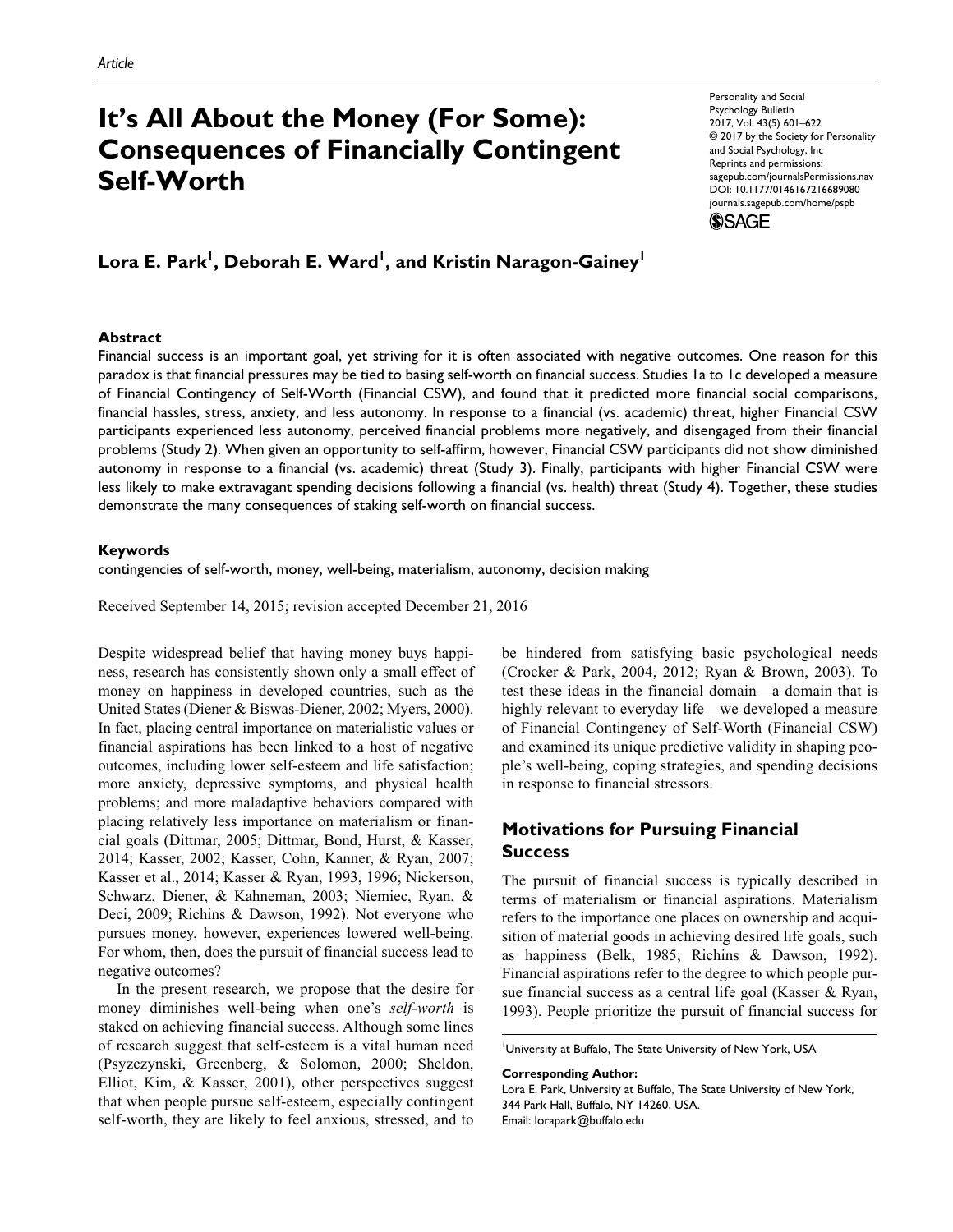various reasons, such as seeking financial security, gaining power over others, expressing oneself, or because money is presumed to make people happier (Aknin, Norton, & Dunn, 2009; Belk, 1985; Richins & Dawson, 1992; Srivastava, Locke, & Bartol, 2001).

People may also value financial success because it reduces personal insecurities (Richins & Dawson, 1992). Along these lines, individuals with chronic or situationally activated selfdoubt show increased endorsement of materialistic attitudes (Braun & Wicklund, 1989; Chang & Arkin, 2002; Kasser, 2002). In response to psychological threats, people often compensate by valuing extrinsic aspirations (e.g., financial goals) over intrinsic aspirations (e.g., personal growth; Sheldon & Kasser, 2008). Priming thoughts of death—perhaps the most extreme form of uncertainty—has been shown to heighten materialism as well (Kasser & Sheldon, 2000). Although death is a certainty in life, the anticipation and details surrounding one's death are uncertain; people do not know the exact date, time, or manner in which they will die.

Feelings of insecurity with significant others may also contribute to materialistic pursuits. For example, young adults with separated or divorced parents are more likely than those from intact families to hold materialistic attitudes and show compulsive purchasing tendencies (Rindfleisch, Burroughs, & Denton, 1997). Other studies indicate that teenagers who place importance on financial success are likely to have mothers who demonstrate more controlling and less nurturing behaviors (Kasser, Ryan, Zax, & Sameroff, 1995). In contrast, inducing feelings of security (e.g., via peer acceptance) lowers materialism among children and adolescents (Chaplin & John, 2007). Together, these findings suggest that self-esteem and self-threat may play an important role in regulating financial pursuits. Extending these ideas, we propose that the pursuit of financial success may be tied to contingencies of self-worth (CSWs) for some individuals (but not for others), with implications for well-being and responses to financial threats.

# **Financial CSW and Consequences of Pursuing Financial Success**

Two broad categories of well-being have been examined in the literature. The study of *hedonic well-being* examines constructs such as happiness, positive and negative affect balance, and life satisfaction (Diener, 1984; Diener & Suh, 1997; Kahneman, Diener, & Schwarz, 1999; Lyubomirsky & Lepper, 1999); the study of *eudaimonic well-being* examines constructs related to optimal psychological functioning, such as experiencing meaning and purpose in life, and meeting basic psychological needs (Rogers, 1961; Ryff, 1989; Ryan & Deci, 2000; Steger, 2009).

In the current research, we focused on facets of both hedonic and eudaimonic well-being as they relate to Financial CSW. In terms of hedonic well-being, we predicted that basing self-worth on financial success would lead people to

experience more stress and anxiety due to perceived pressures to succeed (and to avoid failure) in the financial domain. In terms of eudaimonic well-being, we predicted that basing self-worth on financial success would reduce satisfaction of the basic need for autonomy. Previous research suggests that when people strive for financial success, they are often motivated by controlled reasons, such as wanting to overcome self-doubt, rather than by autonomous or intrinsic reasons, such as personal interest (Kasser & Ryan, 1993; Sheldon & Kasser, 1995; Sheldon, Ryan, Deci, & Kasser, 2004; Srivastava et al., 2001).

According to self-determination theory (Ryan & Deci, 2000), pursuing extrinsic goals, such as financial success, is an example of introjected self-regulation in which people are motivated to attain rewards (e.g., pride, approval) and avoid punishments (e.g., feeling shame, guilt, anxiety; Carver & Baird, 1998; Ryan, 1995). People with introjected self-regulation are driven more by a sense of obligation than by free will; they feel as if they *have* to engage in a behavior rather than engaging in a behavior because they *want* to (Deci, Eghrari, Patrick, & Leone, 1994). CSW is a prime example of introjected self-regulation, in that people seek to boost (and avoid drops) in their state self-esteem in domains on which their self-worth is staked (Crocker & Wolfe, 2001). Accordingly, individuals with Financial CSW feel pressure to achieve financial success—to feel good (and avoid feeling bad) about themselves. We therefore expected people to experience lowered hedonic well-being, in the form of increased stress and anxiety, the more they based their selfworth on financial success.

A similar argument can be made for Financial CSW reducing people's sense of autonomy. Autonomy is considered to be a fundamental psychological need that enables people to thrive and experience optimal well-being (Ryan & Deci, 2000). Autonomy is the feeling that one's actions emanate from one's own volition; it reflects "self-governance, or rule by the self" (Ryan & Deci, 2006, p. 1562). A lack of autonomy, on the contrary, is characterized by regulation from forces and pressures outside of the self, including "external contingencies of reward and punishment" (p. 1562). We focused specifically on autonomy as an indicator of eudaimonic well-being in the present research, because a central tenet of CSW theory is that individuals adopt introjected self-regulation in domains on which they base their self-worth, which reduces the tendency for autonomous selfregulation (Crocker & Wolfe, 2001). Due to the perceived burden of meeting standards of self-worth in the financial domain, we expected people with Financial CSW to experience lowered eudaimonic well-being in the form of feeling less autonomy and control over their lives.

In addition, we expected that individuals who based their self-worth on financial success would make more financially based social comparisons, experience more financial hassles, and show more self-protective responses in the face of financial threats. Regarding financial social comparisons, people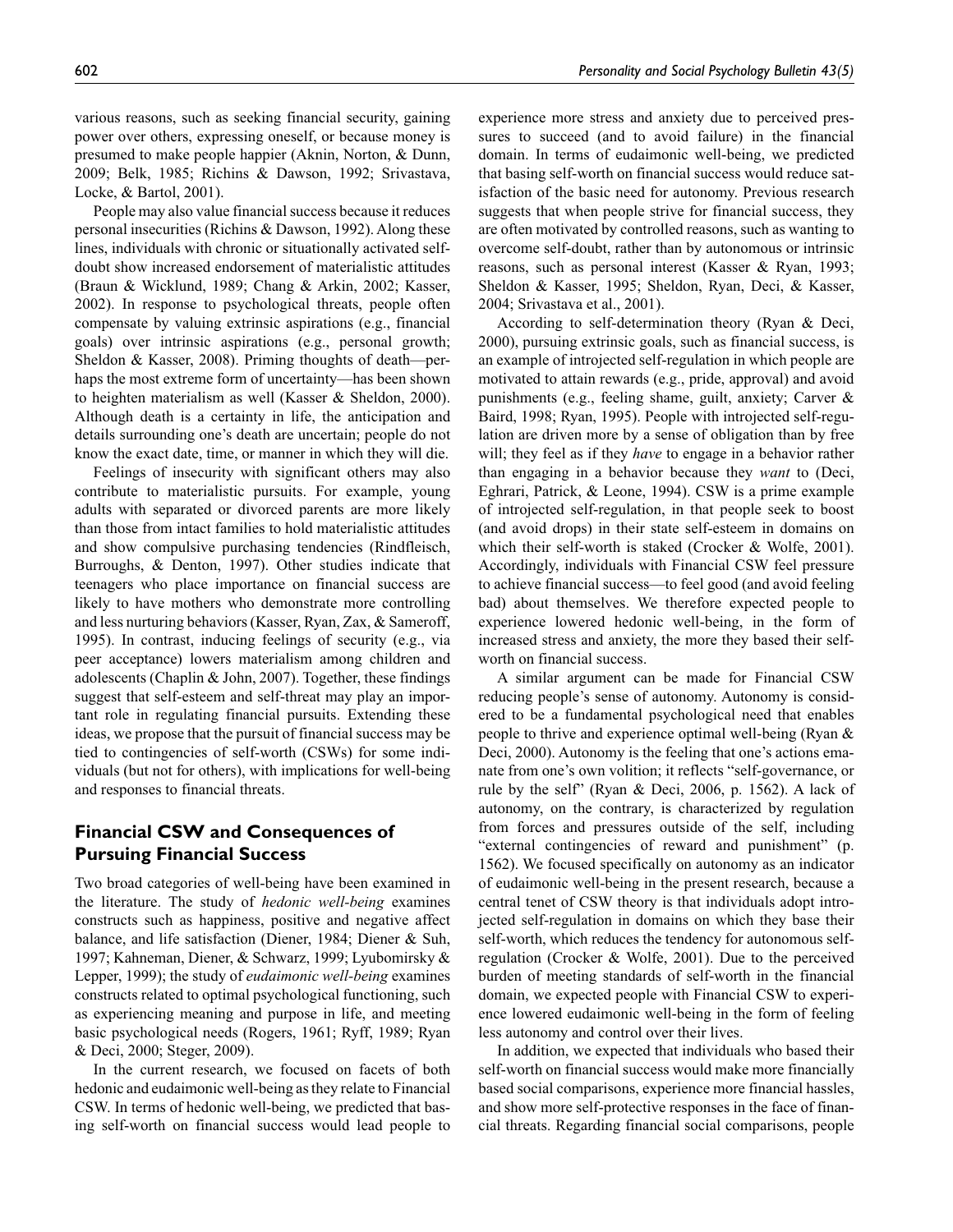tend to compare themselves with others to determine where they stand on valued traits and attributes (Festinger, 1954). Domains that are highly relevant to oneself elicit more social comparisons than domains that are less personally relevant (Tesser, 1988). For example, if a person considers academic competence to be an important part of his or her self-concept, then when a close other performs well academically, the individual might feel worse about himself or herself in comparison. In contrast, if academics is not a domain that is highly relevant to oneself, then a close other's superior academic performance should not lead to feelings of threat and lowered self-evaluations. We therefore predicted that individuals who strongly based their self-worth on financial success would be the ones most likely to compare their financial status with others, perhaps to monitor how well they are meeting standards of financial success relative to others.

In addition to financial comparisons, we expected individuals with Financial CSW to experience more financial hassles in everyday life. People tend to experience more emotional ups and downs in response to events that occur in domains of contingency. For example, college students who strongly based their self-worth on academics showed greater drops in their state self-esteem on days when they received worse-than-expected exam and paper grades (Crocker, Karpinski, Quinn, & Chase, 2003). Another study found that college seniors who based their self-worth on academics showed greater fluctuations in their state self-esteem as a function of acceptances and rejections from graduate programs (Crocker, Sommers, & Luhtanen, 2002).

Effects of CSWs have been demonstrated in other domains as well. Participants who based their self-worth on others' approval and received negative feedback about their likeability showed lower state self-esteem, less positive affect, and more negative affect than those who based their self-worth less in this domain (Park & Crocker, 2008). Other studies have shown that when negative relationship events occur, those with Relationship CSW experience more negative emotions, which in turn predicts greater fluctuations in their self-esteem (Knee, Canevello, Bush, & Cook, 2008). Furthermore, individuals who experienced a recent romantic breakup reported greater emotional distress and obsessive pursuit of their ex-partners the more they based their selfworth on being in a relationship (Park, Sanchez, & Brynildsen, 2011). Thus, the extant literature suggests that when self-worth is staked in a domain, people are more impacted by events that occur in the domain and react in ways to alleviate distress and to protect their self-esteem from further threat (Park & Crocker, 2013).

One way that individuals can protect self-esteem following self-threat is to disengage from the domain of threat (Major & Schmader, 1998; Major, Spencer, Schmader, Wolfe, & Crocker, 1998; Nussbaum & Steele, 2007; Schmader, Major, & Gramzow, 2001). Given that negative events tend to have a greater impact on the self than positive events (Baumeister, Bratslavsky, Finkenauer, & Vohs, 2001),

the motive for self-protection might be amplified for those who experience threat in a domain in which they base their self-worth. We therefore predicted that individuals who strongly base their self-worth on financial success would be the ones most likely to disengage from a financial threat to protect their self-esteem. In contrast, individuals whose selfworth is less invested in the financial domain should be less likely to disengage from a financial threat, presumably because they are less concerned about protecting their selfesteem in this domain.

Self-protective responses are also relevant in situations that involve decision making. Indeed, people engage in motivated decision making by considering how to both maximize positive outcomes and avoid choices that might lead to failure or disappointment (Larrick, 1993). In general, people seek to maintain a positive self-image when they make decisions (Baumeister, Tice, & Hutton, 1989; Tesser, 1988). In particular, however, those who are most vulnerable to self-threats often act in ways to protect themselves from unfavorable consequences resulting from their decisions. For example, people with low self-esteem are hesitant to take risks, engage in new activities, and are more motivated than those with high self-esteem to make decisions that reduce the possibility of regret (Josephs, Larrick, Steele, & Nisbett, 1992).

Such findings suggest that when people are concerned about protecting self-esteem, which is likely the case following a threat to a domain of contingent self-worth, they may decrease pursuit of outcomes in that domain to avoid further loss. Given that people with high Financial CSW are expected to be the most affected by financial threats, we predict that those who base their self-worth on financial success may show more self-protective responses—in terms of being less likely to make extravagant spending decisions—following a financial threat.

## **Overview of Current Research**

Whereas past research focused on the downsides of possessing materialistic values and financial aspirations (Dittmar et al., 2014; Kasser and Ryan, 1993, 1996; Niemiec et al., 2009), the present research is the first to empirically test the idea that *basing self-worth* on financial success is what leads some individuals, more than others, to experience diminished well-being and self-protective responses to financial threats. Six studies were conducted to test these ideas. In the first set of studies, we developed and validated a measure of Financial CSW, and examined its convergent, discriminant, and unique predictive ability in shaping outcomes associated with well-being. We tested these ideas in both a college sample (Studies 1a-1b) and a national sample that varied in age and socioeconomic status (Study 1c). Study 2 examined the effects of Financial CSW on people's momentary feelings of autonomy, perceptions of financial stressors, and coping responses to a situationally induced financial (vs.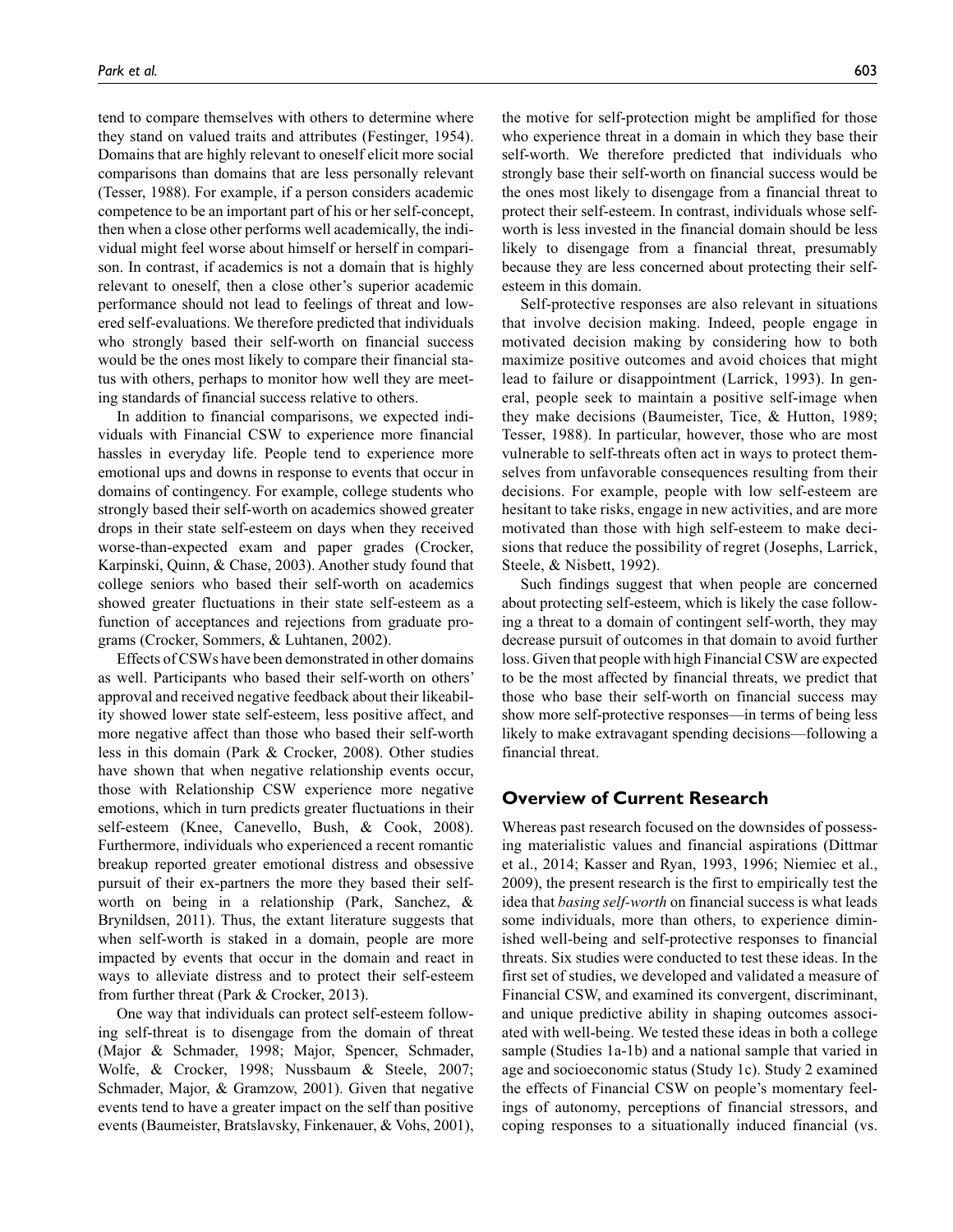academic) threat. Study 3 tested whether the satiation of self-esteem concerns, via self-affirmation, would reduce the predicted difference in feelings of autonomy between the financial and academic threat conditions for people who strongly staked their self-worth on financial success. Finally, Study 4 examined whether participants with higher Financial CSW become more cautious and self-protective in their extravagant spending decisions in response to a financial (vs. health) threat.

To examine the unique predictive validity of Financial CSW, we controlled for personality variables that were expected to be related to Financial CSW, such as trait selfesteem and other CSWs (Studies 1a and 1c), as well as financially relevant constructs, including financial status, materialism, financial goals (Studies 1a, 1c, 2, and 3), and economic hardship (Study 1c). To further test the idea that Financial CSW shapes responses to threat in specific domains of contingency, we compared a financial threat condition with an academic (Studies 2 and 3) and health (Study 4) threat condition.

# **Study 1a: Development and Validation of Financial CSW**

The purpose of Study 1a was to develop and validate a measure of Financial CSW, and to examine its relation to personality constructs, financial variables and outcomes, and feelings of autonomy. Financial CSW is conceptualized as an external, conditional source of self-esteem in which feelings of personal worth and value depend on one's ability to achieve financial success. Based on this definition, we expected Financial CSW to be positively related to other CSWs that depend on external validation (e.g., others' approval, appearance), and negatively related or unrelated to CSWs that rely less on external validation (e.g., virtue). Negative associations have been documented between external CSWs and trait self-esteem (Crocker, Luhtanen, Cooper, & Bouvrette, 2003), so we expected Financial CSW to be related to lower trait self-esteem as well.

Given our focus on the financial domain, we also expected Financial CSW to be positively related to constructs reflecting preoccupation with money, such as materialism and financial aspirations. From the perspective of CSW theory, Financial CSW reflects a desire to attain financial success *as a basis of self-esteem*. Although Financial CSW should be positively related to materialism and financial aspirations (due to its shared focus on financial success), we expected Financial CSW to predict the outcomes of interest independent of these constructs. Furthermore, based on the ideas presented earlier, we expected that individuals who strongly based their self-worth on financial success would be more likely to make financially based social comparisons with others, experience more financial hassles, and feel less autonomy than those who based their self-worth less on financial success.

## *Method*

*Participants and procedure.* A total of 349 undergraduates (128 men;  $M = 20.02$ ,  $SD = 8.81$ ) from the introductory psychology subject pool at the University at Buffalo participated in a "Study of College Experiences" in exchange for partial course credit. Given that a minimum of 300 cases are recommended when conducting factor analysis (Tabachnick & Fidell, 1996; VanVoorhis & Morgan, 2007), we sought to recruit at least 300 participants for the present study. Upon arrival at the lab, participants were seated at private cubicles and instructed to complete a series of computerized questionnaires that included the Financial CSW scale, personality measures, questionnaires related to financial outcomes and feelings of autonomy, and demographic information. Participants were then debriefed and dismissed.

#### *Materials*

*Financial CSW*. Participants responded to five items that were developed to assess how much individuals base their self-esteem on financial success on a scale from 1 (*strongly disagree*) to 7 (*strongly agree*). Wording of the items was modeled after existing CSW scales. Table 1 presents the scale items and descriptive statistics.

*Other CSWs*. Using the same response scale, participants completed four 5-item subscales of the CSW scale (Crocker, Luhtanen et al., 2003): Appearance (e.g., "When I think I look attractive, I feel good about myself";  $\alpha$  = .80); Others' Approval (e.g., "I don't care what other people think of me," reversed;  $\alpha$  = .80); Academic Competence (e.g., "My selfesteem is influenced by my academic performance";  $\alpha$  = .70); and Virtue (e.g., "My self-esteem would suffer if I did something unethical";  $\alpha$  = .80).

*Self-esteem*. Trait self-esteem was assessed with the 10-item Rosenberg (1965) Self-Esteem Scale (e.g., "On the whole, I am satisfied with myself") on a scale from 1 (*strongly disagree*) to 7 (*strongly agree*), α = .89.

*Materialism*. Materialism was assessed with the Material Values Scale (MVS; Richins, 2004) on a scale from 1 (*strongly disagree*) to 7 (*strongly agree*). The MVS assesses the use of possessions to judge the success of self and others (e.g., "I admire people who own expensive homes, cars, and clothes"), the centrality of possessions in one's life (e.g., "I put less emphasis on material things than most people I know," reversed), and the belief that possessions lead to happiness (e.g., "I'd be happier if I could afford to buy more things"). Because we were interested in overall materialism, we computed an average materialism score across all items (15 items,  $\alpha$  = .85).

*Financial goals*. Participants rated the importance of life goals as assessed by the Aspirations Index (Grouzet et al.,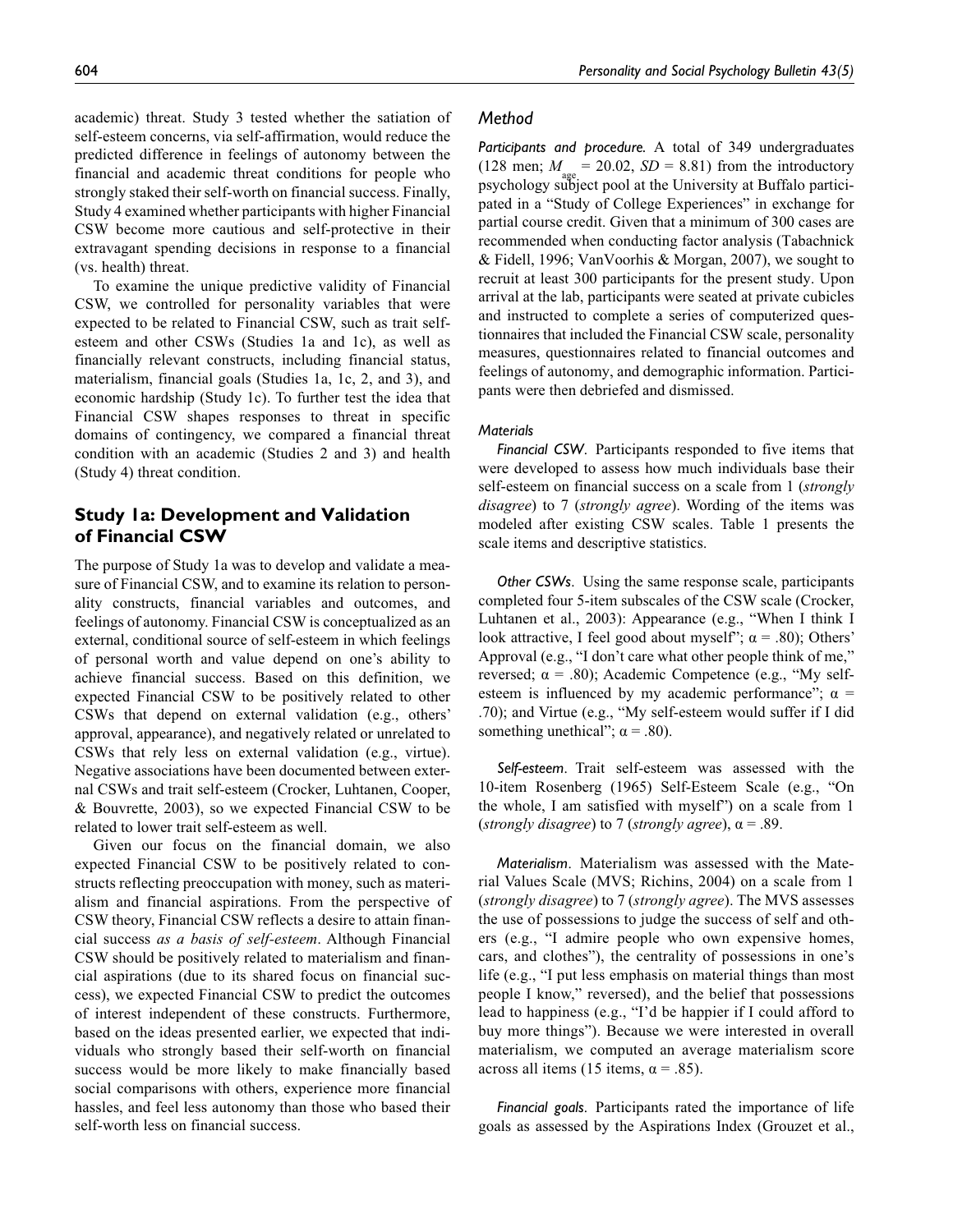| Table 1. Psychometric Properties of the Financial CSW Scale |
|-------------------------------------------------------------|
| (Study 1a; $N = 349$ ).                                     |

| ltem                                                                       | Factor loading |
|----------------------------------------------------------------------------|----------------|
| I. My self-esteem is influenced by how much<br>money I make.               | .84            |
| 2. My self-esteem depends on having a lot of<br>money.                     | .77            |
| 3. I feel bad about myself when I feel like I don't<br>make enough money.  | .7 I           |
| 4. My opinion of myself isn't tied to how much<br>money I make (reversed). | .60            |
| 5. I feel better about myself when I am on top<br>of my finances.          | .48            |

*Note.* CSW = contingency of self-worth. *M* = 4.04; *SD* = 1.02; maximum = 1; minimum = 7;  $\alpha$  = .75.

2005) on a scale from 1 (*not at all important*) to 9 (*extremely important*). The domains were as follows: *Financial Goals* (e.g., "I will be financially successful," four items,  $\alpha = .80$ ), *Image Goals* (e.g., "People will often comment on how attractive I look," five items, α = .79), *Popularity Goals* (e.g., "I will be admired by many people, three items,  $\alpha = .68$ ), *Affiliation Goals* (e.g., "I will express my love for special people," five items,  $\alpha$  = .88), *Community Goals* (e.g., "I will help the world become a better place," three items,  $\alpha = .74$ ), and *Health Goals* (e.g., "I will be physically healthy," four items,  $\alpha = .83$ ). As recommended by Grouzet et al. (2005), we computed mean-corrected subscale scores to assess the centrality of financial goals relative to other aspirations; specifically, we subtracted participants' grand mean (i.e., importance ratings averaged across all domains) from participants' particular aspiration scores (i.e., financial goals).

*Financial social comparisons*. To assess the frequency with which participants engaged in financial social comparisons, they reported how often in the past 3 months they compared their financial status with others from 1 (*virtually never*) to 6 (*several times a day*).

*Financial hassles*. Participants completed a short form of the Survey of Recent Life Experiences (Kohn & MacDonald, 1992), which assesses hassles in various life domains. Of particular interest were the financial hassle items (e.g., "financial burdens"; "financial conflicts with family members"; six items,  $\alpha = .78$ ). Participants reported how much each experience had been a part of their life over the past month on a scale from 1 (*not at all part of my life*) to 4 (*very much part of my life*).

*Autonomy*. Participants completed the seven-item Autonomy subscale of the Basic Psychological Needs Scale ("Basic Psychological Needs Scale, " n.d.), which measures the extent to which people feel like they are the source of their actions (e.g., "I feel like I am free to decide for myself how to life my life"; "I feel pressured in my life"; reversed;  $\alpha$  = .63). Participants reported how true each item was to them on a scale from 1 (*not at all true*) to 7 (*very true*).

*Demographics*. <sup>1</sup> Participants reported their gender, age, and self-rated financial status: "In your overall estimation, how financially well-off are you now?" using the scale 1 (*much less well-off than most people*); 2 (*somewhat less well-off than most people*); 3 (*as well-off as most people*); 4 (*somewhat better-off than most people*); 5 (*much better-off than most people;*  $M = 3.11$ *,*  $SD = 1.03$ *).* 

#### *Results and Discussion*

We first conducted an exploratory factor analysis to examine the factor structure of the five-item Financial CSW scale. Results revealed a single factor with an eigenvalue of 2.50 that accounted for 49.92% of the variance (see Table 1 for factor loadings). Financial CSW was not significantly related to gender or age, *p*s > .10. Next, we examined descriptive statistics and zero-order correlations among the variables (see Table 2). As predicted, Financial CSW was positively related to external CSWs (i.e., Others' Approval, Appearance, Academics), unrelated to internal CSW (i.e., Virtue), negatively related to trait self-esteem, and positively related to materialism and financial goals.

Next, to examine the distinctiveness of Financial CSW from other CSWs (i.e., Approval, Appearance, Academics, and Virtue), we conducted an exploratory factor analysis on all of the CSW items, with principal axis factoring and an oblique geomin rotation. The first 10 eigenvalues were 5.48, 3.95, 2.46, 2.10, 1.35, 1.04, 1.00, 0.83, 0.72, and 0.67. An inspection of the scree plot and interpretability of factor solutions suggested that a five-factor solution was the best fit to the data (standardized factor loadings available from authors upon request). The five-factor solution corresponded to the five included CSWs, and the Financial CSW items had strong and significant primary loadings on their factor (.45-.87). Cross-loadings for Financial CSW items were generally of negligible magnitude (range  $= |01|$ - $|037|$ ;  $M = 0.07$ ; 19 of 20 cross-loadings <.20), and correlations of the Financial CSW factor with the other CSW factors were relatively small  $(rs = -.01-.31)$ . Overall, these analyses suggest that Financial CSW is structurally distinct from the other CSWs considered here.

For our primary analyses, we conducted a series of hierarchical regression analyses to test whether Financial CSW uniquely predicted financial outcomes and basic psychological need satisfaction (i.e., autonomy). At Step 1, we entered centered Financial CSW scores; at Step 2, we entered centered scores of self-rated financial status, trait self-esteem, materialism, financial goals, and other CSWs to determine whether the relationship between Financial CSW and the dependent measures remained significant after controlling for all other variables.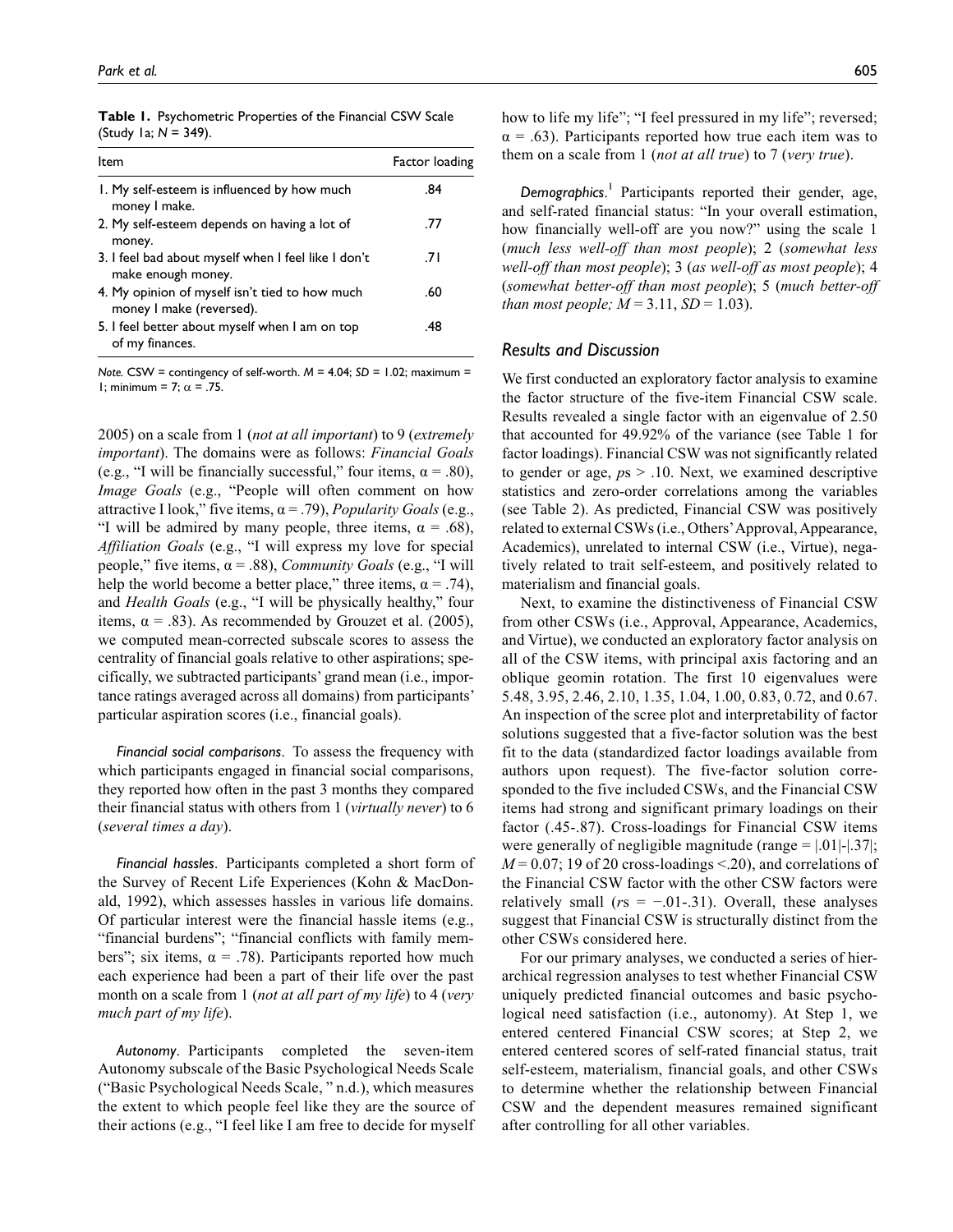|     |                             | M    | SD            |           | 2         | 3                  | 4                  | 5       | 6        |           | 8      | 9      | $\overline{10}$ | $\mathbf{H}$ | 12 |
|-----|-----------------------------|------|---------------|-----------|-----------|--------------------|--------------------|---------|----------|-----------|--------|--------|-----------------|--------------|----|
|     | <b>Financial CSW</b>        |      | 4.04 1.02     |           |           |                    |                    |         |          |           |        |        |                 |              |    |
| 2.  | Self-rated financial status | 3.11 | 1.03          | .03       |           |                    |                    |         |          |           |        |        |                 |              |    |
| 3.  | Self-esteem                 |      | 4.71 0.90     | $-.10*$   | $.15**$   |                    |                    |         |          |           |        |        |                 |              |    |
| 4.  | Materialism                 |      | 3.94 0.89     | .56***    | .09       | $-11*$             |                    |         |          |           |        |        |                 |              |    |
| 5.  | Financial goals             |      | 6.17 0.92     | .34***    | $.13*$    | $.11*$             | .55***             |         |          |           |        |        |                 |              |    |
|     | 6. Appearance CSW           | 4.75 | 1.07          | .30***    | .09       | $-.23***$          | .37***             | .19**   |          |           |        |        |                 |              |    |
| 7.  | Others' Approval CSW        |      | $3.82$ $1.18$ | .19***    | .10       | $-.30***$          | .∣9∗∗*             | .07     | .51***   |           |        |        |                 |              |    |
| 8.  | Academic CSW                |      | 5.43 0.80     | $.15**$   | .00       | .06                | .07                | .07     | .30***   | $.17**$   |        |        |                 |              |    |
| 9.  | Virtue CSW                  | 4.91 | 1.03          | .01       | .04       | .08                | $-18**$            | $-14**$ | .05      | $.12*$    | .36*** |        |                 |              |    |
| 10. | Financial comparisons       | 2.73 | 1.31          | $.36***$  | .05       | $-12*$             | .38 <sup>***</sup> | .25***  | $.21***$ | .07       | .06    | .02    |                 |              |    |
| Н.  | <b>Financial hassles</b>    |      | 1.58 0.54     | .23***    | $-.30***$ | $-.28***$          | .22 ***            | .03     | .07      | .02       | .03    | .03    | .26 ***         |              |    |
| 12. | Autonomy                    |      | 4.98 0.78     | $-.27***$ | .06       | .48 <sup>***</sup> | $-.20***$          | .02     | $-13*$   | $-.26***$ | .02    | $-.01$ | $-.20***$       | $-.31***$    |    |
|     |                             |      |               |           |           |                    |                    |         |          |           |        |        |                 |              |    |

**Table 2.** Zero-Order Correlations Among Variables (Study 1a, College Sample).

*Note*. CSW = contingency of self-worth.

 $*_{p}$  < .05.  $*_{p}$  < .01.  $*_{p}$  < .001.

*Financial social comparisons.* Table 3 presents the results for financial social comparisons and all other dependent measures from Study 1a. Consistent with hypotheses, the more participants based their self-worth on financial success, the more frequently they compared their financial status with others. Having materialistic values also predicted making more financial social comparisons, but Financial CSW predicted this outcome even after controlling for materialism and all other variables.

*Financial hassles.* As predicted, the more participants based their self-worth on financial success, the more financial hassles they reported experiencing over the past month even after controlling for all other variables. Having materialistic values also predicted more financial hassles, as did basing self-worth on virtue. In contrast, participants with higher financial status and trait self-esteem experienced fewer financial hassles.

*Autonomy.* As expected, basing self-worth on financial success predicted less feelings of autonomy even after controlling for all other variables. Financial goals and basing self-worth on others' approval also predicted less autonomy; higher self-esteem predicted greater feelings of autonomy.

Study 1a confirmed that the Financial CSW scale is a reliable, distinct measure that assesses the degree to which individuals base their self-worth on financial success. Results of a factor analysis indicated that the Financial CSW items loaded onto a single factor. Supporting convergent and discriminant validity, Financial CSW was positively related to external CSWs (i.e., other's Approval, Appearance, Academics), unrelated to internal CSW (i.e., Virtue), and negatively related to trait self-esteem. Financial CSW was positively related to materialism and financial goals but was not redundant with these constructs. Indeed, even after controlling for all of these variables, participants who based their self-worth on financial success made more financial

social comparisons, experienced more financial hassles, and felt less autonomy than those who based their self-worth less on financial success.

Participants with more materialistic values also reported making more financial social comparisons and experiencing financial hassles. Those with higher trait self-esteem reported greater autonomy, consistent with previous research (Ryan & Deci, 2000); those who placed importance on financial goals also reported less need satisfaction, consistent with prior research (Dittmar et al., 2014; Kasser et al., 2014). Higher financial status predicted fewer financial hassles; lower selfesteem predicted more financial hassles. Finally, basing selfworth on others' approval predicted less autonomy, consistent with the idea that introjected self-regulation that relies on external validation leads to feeling pressured (Deci & Ryan, 1995). Interestingly, basing self-worth on virtue predicted more financial hassles. Perhaps people who derive self-worth from being virtuous feel pressured in situations that involve following moral or ethical principles, which could involve financial situations (e.g., ensuring that others pay back money that is owed). In sum, even after controlling for a host of variables, higher Financial CSW predicted making more financial social comparisons, experiencing more financial hassles, and feeling less autonomy in life.

## **Study 1b: Test–Retest Reliability**

To examine the test–retest reliability of the Financial CSW scale, we collected responses to this scale (five items,  $\alpha$  = .80;  $M = 4.21$ ,  $SD = 0.89$ ) from a separate group of 1,309 undergraduate students (679 men,  $M_{\text{age}} = 18.97$ ,  $SD = 1.89$ ) from the University at Buffalo introductory psychology subject pool. Participants completed the scale as part of a larger survey at the beginning of the semester. Approximately 5 to 6 weeks later, a random subset of participants ( $N = 147$ ; 64 men;  $M_{\text{max}} = 18.83$ ,  $SD = 1.07$ ) who completed the initial survey came to the lab and completed the Financial CSW scale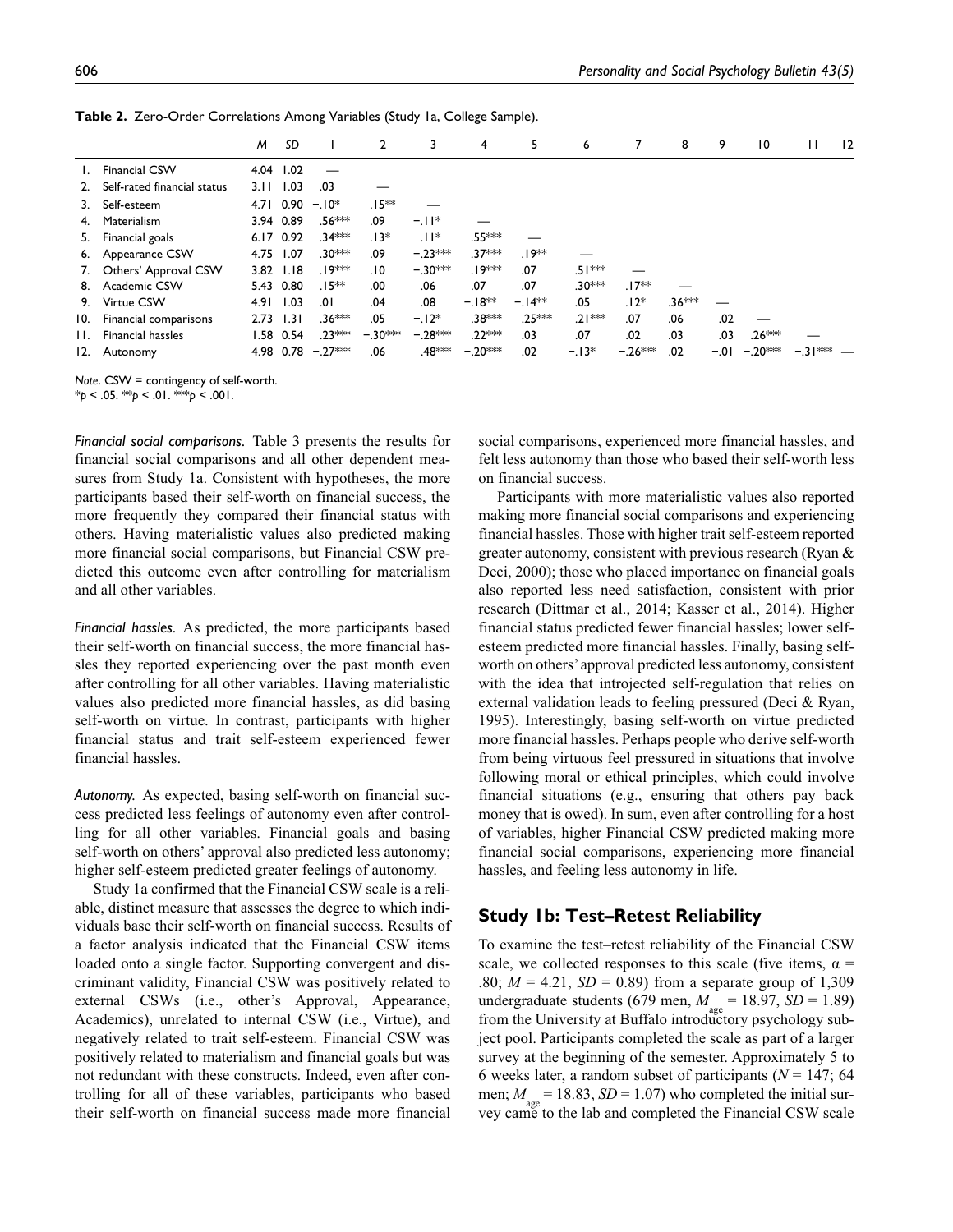|                             | Financial social comparisons        | Financial hassles                   | Autonomy                            |
|-----------------------------|-------------------------------------|-------------------------------------|-------------------------------------|
|                             | $\beta$ at Step 1; Step 2<br>95% CI | $\beta$ at Step 1; Step 2<br>95% CI | $\beta$ at Step 1; Step 2<br>95% CI |
| <b>Financial CSW</b>        | $.36***: .21***$                    | $.23***: .13*$                      | $-0.26***$ $-0.17**$                |
|                             | $[0.34, 0.60]$ ; $[0.12, 0.43]$     | $[0.07, 0.18]$ ; $[0.00, 0.13]$     | $[-0.28, -0.12]$ ; $[-0.21, -0.04]$ |
| Self-rated financial status | .03                                 | $-.28***$                           | .01                                 |
|                             | $[-0.09, 0.17]$                     | $[-0.20, -0.10]$                    | $[-0.06, 0.08]$                     |
| Self-esteem                 | $-.09$                              | $-.24***$                           | .43 ***                             |
|                             | $[-0.28, 0.02]$                     | $[-0.21, -0.08]$                    | [0.29, 0.46]                        |
| Materialism                 | $.25**$                             | $.21**$                             | .02                                 |
|                             | [0.16, 0.57]                        | [0.05, 0.21]                        | $[-0.09, 0.13]$                     |
| Financial goals             | $-.01$                              | $-.02$                              | $-19**$                             |
|                             | $[-0.19, 0.17]$                     | $[-0.08, 0.06]$                     | $[-0.26, -0.07]$                    |
| Appearance CSW              | .08                                 | $-.03$                              | .07                                 |
|                             | $[-0.06, 0.26]$                     | $[-0.08, 0.05]$                     | $[-0.04, 0.13]$                     |
| Others' Approval CSW        | $-.09$                              | $-.09$                              | $-15**$                             |
|                             | $[-0.23, 0.03]$                     | $[-0.09, 0.01]$                     | $[-0.17, -0.03]$                    |
| Academic CSW                | $-.02$                              | $-.01$                              | .03                                 |
|                             | $[-0.22, 0.15]$                     | $[-0.08, 0.07]$                     | $[-0.07, 0.13]$                     |
| Virtue CSW                  | .08                                 | $.11*$                              | $-.09$                              |
|                             | $[-0.03, 0.25]$                     | [0.00, 0.12]                        | $[-0.14, 0.01]$                     |
|                             | Step $1: R^2 = .131$                | Step 1 $R^2$ = .052,                | Step $1 R^2 = .069$ ,               |
|                             | $F(1, 340) = 51.23***$              | $F(1, 340) = 18.73$ ***             | $F(1, 340) = 25.18$ **              |
|                             | Step 2: $\Delta R^2 = .059$ ,       | Step 2: $\Delta R^2 = .172$ ,       | Step 2: $\Delta R^2 = .251$ ,       |
|                             | $\Delta F(8, 332) = 3.02**$         | $\Delta F(8, 332) = 9.20$ ***       | $\Delta F(8, 332) = 15.33$ ***      |

**Table 3.** Results of Hierarchical Regression Analyses Predicting Dependent Measures (Study 1a, College Sample).

*Note*. All βs in tables reflect standardized coefficients. CSW = contingency of self-worth; CI = confidence interval. \**p* < .05. \*\**p* < .01. \*\*\**p* < .001.

again as part of an unrelated study. The sample was 51% White, 35% Asian, 4% Black, 7% Hispanic, and 3% Other. Participants reported a mean score of 3.18 (*SD* = 0.95) in terms of how financially well-off they thought they were using the same response scale as in Study 1a. Similar to Study 1a, a factor analysis of the items revealed a single factor with an eigenvalue of 2.28 that explained 45.56% of the variance. The reliability of the scale was acceptable ( $\alpha = .68$ ) as was the test–retest reliability between the two time points  $(r=.67, p < .001).$ 

# **Study 1c: Financial CSW in a Nationwide Sample**

Whereas Studies 1a and 1b examined Financial CSW in a college sample, Study 1c examined the reliability and predictive validity of Financial CSW in a national sample that varied in age and socioeconomic status. In addition, whereas Study 1a used an exploratory factor analysis to test the distinctiveness of Financial CSWs from other CSWs, we sought to replicate and extend these findings by using confirmatory factor analysis (CFA) with a more comprehensive set of CSWs (see supplemental materials online for results of CFA).

### *Participants and Procedure*

A total of 389 individuals from the United States were recruited for a "Study of Attitudes and Behaviors" via Amazon's Mechanical Turk (MTurk), a website that collects data from a national pool of participants (Buhrmester, Kwang, & Gosling, 2011). Participants received US\$.50 compensation for completing the survey. Nineteen participants were excluded from analyses because they failed one or both of the attention checks,<sup>2</sup> leaving a final sample of 370 participants (152 men, 216 women; two other) ranging from 18 to 76 years old  $(M = 36.69, SD = 14.06)$ , and was 79% White, 7% Asian, 8% Black, 4% Hispanic, and 2% Other.

As part of a larger survey, participants completed the same items as in Study 1a, as well as additional measures. The primary measures were as follows: the Financial CSW scale (five items,  $\alpha = .87$ ); the full CSW scale, which consists of five items per subscale (Appearance,  $\alpha$  = .86; Other's Approval,  $\alpha = .84$ ; Academics,  $\alpha = .86$ ; Virtue,  $\alpha = .87$ ; Religious Faith,  $\alpha$  = .97; Family Support,  $\alpha$  = .85; Competition,  $\alpha$  = .89); the Rosenberg Self-Esteem scale (10 items,  $\alpha$  = .93); the MVS (18 items,  $\alpha$  = .93); and subscales from the Aspirations Index that assessed Financial Goals (four items,  $\alpha = .85$ ), Image Goals (five items,  $\alpha = .87$ ), Popularity Goals (three items,  $\alpha = .79$ ),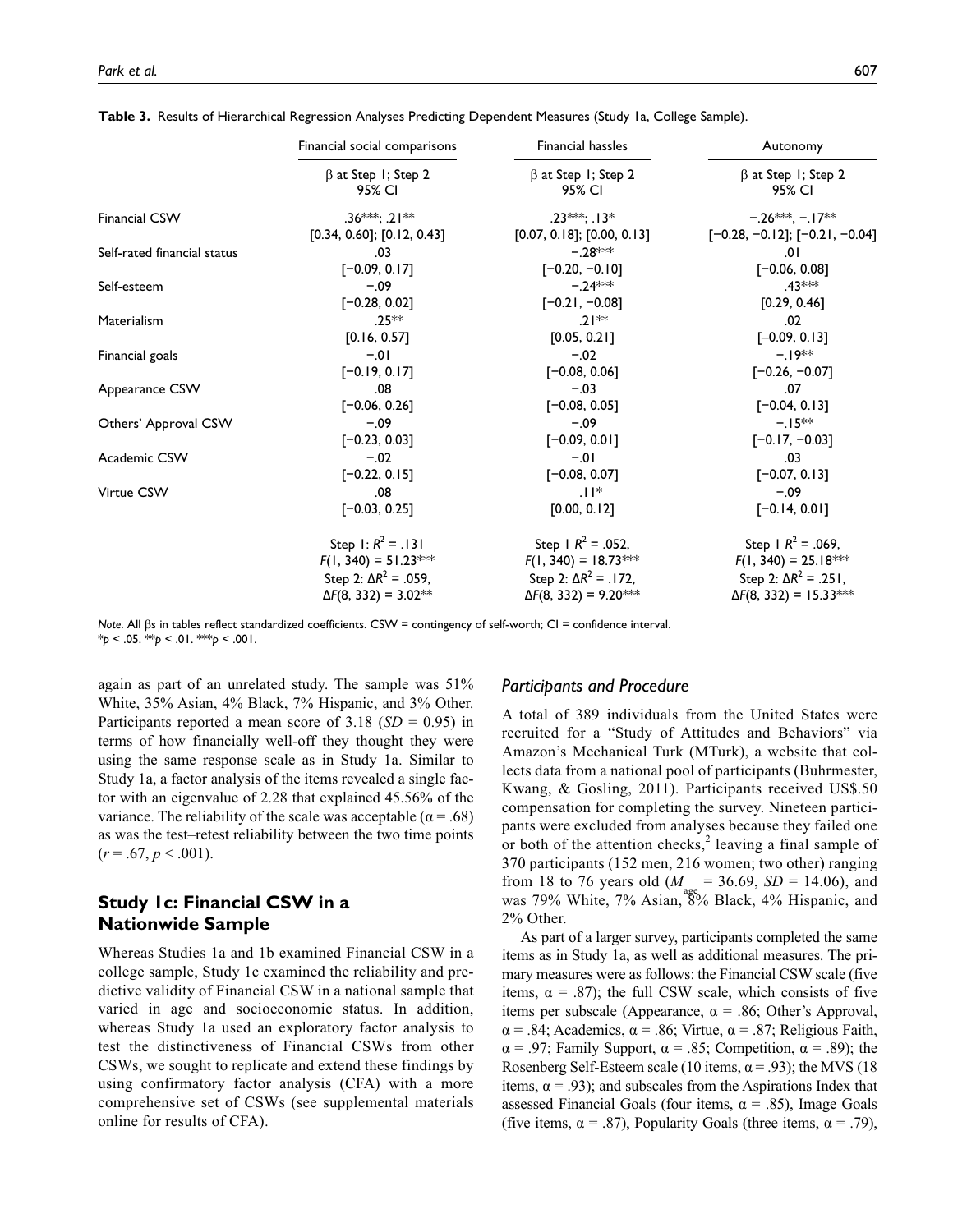Affiliation Goals (five items,  $\alpha = .83$ ), Community Goals (three items,  $\alpha = .81$ ), and Self-Acceptance Goals (seven items,  $\alpha$  = .84). As in Study 1a, we computed mean-corrected subscale scores to assess the centrality of financial goals relative to other aspirations by subtracting participants' grand mean (i.e., importance ratings averaged across all domains) from participants' financial aspiration score.

Participants reported their gender, age, ethnicity, and responded to items from the MacArthur Network Sociodemographic Questionnaire that assessed educational attainment (i.e., "What is the highest educational degree you have earned?") and their annual salary (i.e., "How much did you earn, before taxes and other deductions, during the past 12 months?"). Approximately 55% of the sample had a bachelor's degree or higher. Salaries ranged from less than US\$5,000  $(15\% \text{ of the sample})$  to US\$150,000 or greater  $(0.5\% \text{ of the sample})$ sample); the median salary was US\$25,000 to US\$34,999.

Using the same scale as in Study 1a, participants reported how financially well-off they thought they were (*M* = 2.47,  $SD = 1.08$ ). To assess economic hardship, participants completed the Economic Pressures Index (Conger, Rueter, & Elder, 1999), which assesses one's ability to meet basic material needs and financial obligations (e.g., "I have enough money to meet my expenses," reversed; "I have had money left over at the end of the month," reversed; three items,  $\alpha$  = .80) on a scale from 1 (*strongly disagree*) to 5 (*strongly agree*). Higher values indicate greater economic hardship or financial constraints.

For the dependent measures, we used similar items and response scales as in Study 1a to assess participants' (a) tendency to make financial social comparisons, (b) frequency of financial hassles experienced in the past month (six items,  $\alpha$  = .79), and (c) satisfaction of the basic need for autonomy (seven items,  $\alpha = .78$ ). In addition, we measured anxiety using the Beck Anxiety Inventory (Beck, Epstein, Brown, & Steer, 1988), which assesses common symptoms of anxiety over the past month on a scale from 0 (*not at all*) to 3 (*severely—it bothered me a lot*). Items included the following: "unable to relax," "heart pounding/racing," and "difficulty in breathing" (21 items,  $\alpha$  = .96). We also assessed perceived financial stress by adapting Cohen, Kamarck, and Mermelstein's (1983) Perceived Stress Scale to assess feelings of stress in the financial domain. Participants reported how often they thought or felt a certain way over the last month on a scale from 0 (*never*) to 4 (*very often*). Items included the following: "In the last month, how often have you felt that you were unable to control a moneyrelated issue in your life?" "How often have you felt nervous and stressed about your financial situation?" and "How often have you found that you could not cope with all the things that you had to do in the realm of finances?" (10 items,  $\alpha = .93$ ).

## *Results and Discussion*

As in the previous studies, we conducted a factor analysis to determine the factor structure of the Financial CSW scale.

Consistent with past findings, a single factor solution emerged with an eigenvalue of 3.13 that explained 66% of the variance. Financial CSW was unrelated to gender (*r* = −.03, *p* = .32) and salary (*r* = .02, *p* = .72), but was negatively related to age  $(r = -.24, p = .001)$ , positively related to economic hardship  $(r = .14, p = .007)$ , and marginally related to educational attainment ( $r = .09$ ,  $p = .08$ ). As in Study 1a, basing self-worth on financial success was unrelated to self-rated financial status and positively related to external CSWs (i.e., appearance, others' approval, academics, competition), materialistic values, and financial goals. Financial CSW was also related to lower trait self-esteem and was unrelated to internal sources of self-worth (i.e., virtue, religious faith; see Table 4).

For our primary analyses, we conducted a series of hierarchical regression analyses in which centered Financial CSW scores were entered at Step 1, and centered scores of selfrated financial status, economic hardship, self-esteem, materialism, financial goals, and all other CSWs were entered at Step 2. Given that age was related to Financial CSW, we also controlled for this variable in the analyses. Table 5 presents the results for all dependent measures. Replicating Study 1a, participants who based their self-worth on financial success were more likely to make financial social comparisons with others, experience more financial hassles, and feel less autonomy than those with lower Financial CSW. Results remained even after controlling for participants' age, selfrated financial status, economic hardship, self-esteem, materialism, financial goals, and all other CSWs. Furthermore, participants experienced greater symptoms of anxiety and perceived financial stress the more they based their selfworth on financial success. Overall, the results of Studies 1a to 1c demonstrate that the Financial CSW scale is internally reliable, has good convergent and discriminant validity, acceptable test–retest reliability, and predictive validity in both a college and nationwide sample. The next set of studies examine whether Financial CSW uniquely shapes people's responses to financial threats.

# **Study 2**

One of the key findings of Studies 1a and 1c is that people who base their self-worth on financial success experience less autonomy in their lives. In Study 2, we sought to demonstrate experimentally that financial insecurity affects people's momentary feelings of autonomy and coping responses. Specifically, we predicted that individuals with Financial CSW would show lower autonomy after experiencing a financial threat versus a threat in another domain. These individuals were also expected to adopt more disengagement strategies to cope with their financial problems as a way to protect their self-esteem from further loss. Although disengaging may help individuals avoid further feelings of threat, doing so could hinder them from addressing their financial problems in more active, problem-focused ways.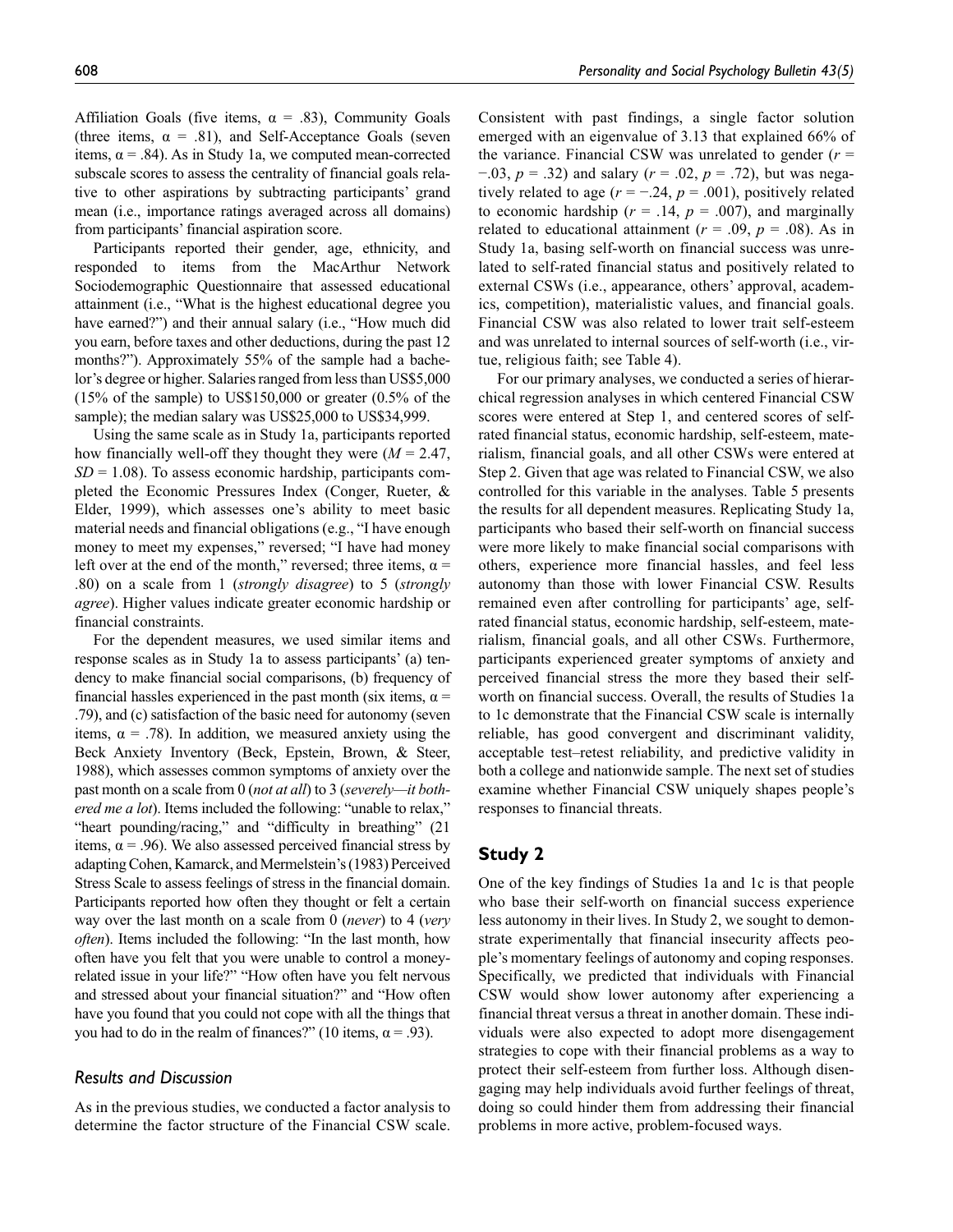|    |                                                                                        | ξ              | S             |                                  |       | $\overline{\phantom{a}}$ | $\overline{a}$                                                                                                                                                                                                                                                                                                                                                                                    | $\bullet$                                                                                                                                                                                                                                                                                                                                                                                                     | $\overline{a}$                                | $\infty$                 | o                                                                                                                  | $\overline{a}$                                   | $\frac{12}{11}$ |  | $\overline{4}$ | $\tilde{\bullet}$                     | $\begin{array}{r} \mathbf{L} = \begin{array}{ccc} \frac{1}{2} & \frac{1}{2} & \frac{1}{2} & \frac{1}{2} & \frac{1}{2} & \frac{1}{2} & \frac{1}{2} \\ \frac{1}{2} & \frac{1}{2} & \frac{1}{2} & \frac{1}{2} & \frac{1}{2} & \frac{1}{2} & \frac{1}{2} \\ \frac{1}{2} & \frac{1}{2} & \frac{1}{2} & \frac{1}{2} & \frac{1}{2} & \frac{1}{2} & \frac{1}{2} \\ \frac{1}{2} & \frac{1}{2} & \frac{1}{2} & \frac{1}{2}$ |  |
|----|----------------------------------------------------------------------------------------|----------------|---------------|----------------------------------|-------|--------------------------|---------------------------------------------------------------------------------------------------------------------------------------------------------------------------------------------------------------------------------------------------------------------------------------------------------------------------------------------------------------------------------------------------|---------------------------------------------------------------------------------------------------------------------------------------------------------------------------------------------------------------------------------------------------------------------------------------------------------------------------------------------------------------------------------------------------------------|-----------------------------------------------|--------------------------|--------------------------------------------------------------------------------------------------------------------|--------------------------------------------------|-----------------|--|----------------|---------------------------------------|-------------------------------------------------------------------------------------------------------------------------------------------------------------------------------------------------------------------------------------------------------------------------------------------------------------------------------------------------------------------------------------------------------------------|--|
|    | Financial CSW                                                                          | 4.31           | 1.27          |                                  |       |                          |                                                                                                                                                                                                                                                                                                                                                                                                   |                                                                                                                                                                                                                                                                                                                                                                                                               |                                               |                          |                                                                                                                    |                                                  |                 |  |                | ▌<br>▕ᡷᢠᢠᢜᢜᢠᢠᢠᢠ<br>ᡊ᠄ᢆ᠑᠄᠅ᡳᡗᡲ᠅᠅᠅᠅᠅᠅᠅᠅᠅ |                                                                                                                                                                                                                                                                                                                                                                                                                   |  |
|    | Self-rated financial status                                                            | 2.47           |               | $-0.2$                           |       |                          |                                                                                                                                                                                                                                                                                                                                                                                                   |                                                                                                                                                                                                                                                                                                                                                                                                               |                                               |                          |                                                                                                                    |                                                  |                 |  |                |                                       |                                                                                                                                                                                                                                                                                                                                                                                                                   |  |
|    | Self-esteem                                                                            |                |               | $-36***$                         | ,i8** |                          |                                                                                                                                                                                                                                                                                                                                                                                                   |                                                                                                                                                                                                                                                                                                                                                                                                               |                                               |                          |                                                                                                                    |                                                  |                 |  |                |                                       |                                                                                                                                                                                                                                                                                                                                                                                                                   |  |
|    | Materialism                                                                            | 3.56           |               | $50^{***}$                       | $-0-$ |                          |                                                                                                                                                                                                                                                                                                                                                                                                   |                                                                                                                                                                                                                                                                                                                                                                                                               |                                               |                          |                                                                                                                    |                                                  |                 |  |                |                                       |                                                                                                                                                                                                                                                                                                                                                                                                                   |  |
|    | Financial goals                                                                        | $\frac{6}{2}$  |               | $60^{***}$                       | ë     |                          |                                                                                                                                                                                                                                                                                                                                                                                                   |                                                                                                                                                                                                                                                                                                                                                                                                               |                                               |                          |                                                                                                                    |                                                  |                 |  |                |                                       |                                                                                                                                                                                                                                                                                                                                                                                                                   |  |
|    | Appearance CSW                                                                         | 4.71           |               | $.48^{\text{k} \cdot \text{sk}}$ |       |                          |                                                                                                                                                                                                                                                                                                                                                                                                   |                                                                                                                                                                                                                                                                                                                                                                                                               |                                               |                          |                                                                                                                    |                                                  |                 |  |                |                                       |                                                                                                                                                                                                                                                                                                                                                                                                                   |  |
|    | Others' Approval CSW                                                                   | $\frac{33}{2}$ |               | $\sum_{i=1}^{n}$                 |       |                          |                                                                                                                                                                                                                                                                                                                                                                                                   |                                                                                                                                                                                                                                                                                                                                                                                                               |                                               |                          |                                                                                                                    |                                                  |                 |  |                |                                       |                                                                                                                                                                                                                                                                                                                                                                                                                   |  |
| ထ  | Academic CSW                                                                           | 4.94           |               | $36**$                           |       |                          | $\frac{1}{4} \begin{array}{c} \frac{1}{4} \frac{1}{4} \frac{1}{4} \frac{1}{4} \frac{1}{4} \frac{1}{4} \frac{1}{4} \frac{1}{4} \frac{1}{4} \frac{1}{4} \frac{1}{4} \frac{1}{4} \frac{1}{4} \frac{1}{4} \frac{1}{4} \frac{1}{4} \frac{1}{4} \frac{1}{4} \frac{1}{4} \frac{1}{4} \frac{1}{4} \frac{1}{4} \frac{1}{4} \frac{1}{4} \frac{1}{4} \frac{1}{4} \frac{1}{4} \frac{1}{4} \frac{1}{4} \frac{$ | $\begin{array}{r} \frac{7}{3} \\ -\frac{2}{3} \\ +\frac{2}{3} \\ +\frac{2}{3} \\ -\frac{2}{3} \\ -\frac{2}{3} \\ -\frac{2}{3} \\ -\frac{2}{3} \\ -\frac{2}{3} \\ -\frac{2}{3} \\ -\frac{2}{3} \\ -\frac{2}{3} \\ -\frac{2}{3} \\ -\frac{2}{3} \\ -\frac{2}{3} \\ -\frac{2}{3} \\ -\frac{2}{3} \\ -\frac{2}{3} \\ -\frac{2}{3} \\ -\frac{2}{3} \\ -\frac{2}{3} \\ -\frac{2}{3} \\ -\frac{2}{3} \\ -\frac{2}{3$ | – * * *<br>^ * * * * * * *<br>^ ^ * * * * * * |                          |                                                                                                                    |                                                  |                 |  |                |                                       |                                                                                                                                                                                                                                                                                                                                                                                                                   |  |
|    | Virtue CSW                                                                             | 5.38           |               |                                  |       |                          |                                                                                                                                                                                                                                                                                                                                                                                                   |                                                                                                                                                                                                                                                                                                                                                                                                               |                                               |                          |                                                                                                                    |                                                  |                 |  |                |                                       |                                                                                                                                                                                                                                                                                                                                                                                                                   |  |
| 0  | Religious Faith CSW                                                                    | 3.77           |               | $-0.2$                           |       |                          |                                                                                                                                                                                                                                                                                                                                                                                                   |                                                                                                                                                                                                                                                                                                                                                                                                               |                                               | ***<br>15.30<br>15.37*** | $\begin{array}{c}\n & \frac{3}{4} \\ -3 \\ -4 \\ \hline\n 5 \\ -4 \\ \hline\n 7 \\ -4 \\ \hline\n 1\n \end{array}$ |                                                  |                 |  |                |                                       |                                                                                                                                                                                                                                                                                                                                                                                                                   |  |
|    | Family Support CSW                                                                     | 5.03           |               | *<br>一.                          |       |                          |                                                                                                                                                                                                                                                                                                                                                                                                   |                                                                                                                                                                                                                                                                                                                                                                                                               |                                               |                          |                                                                                                                    | $-\frac{3}{2}$<br>$\frac{3}{2}$<br>$\frac{3}{2}$ |                 |  |                |                                       |                                                                                                                                                                                                                                                                                                                                                                                                                   |  |
|    | Competition CSW                                                                        | 4.66           | $\frac{5}{2}$ | \$ ≉*                            |       |                          |                                                                                                                                                                                                                                                                                                                                                                                                   |                                                                                                                                                                                                                                                                                                                                                                                                               |                                               |                          |                                                                                                                    |                                                  | $\frac{3}{2}$   |  |                |                                       |                                                                                                                                                                                                                                                                                                                                                                                                                   |  |
|    | Economic hardship                                                                      | $\frac{8}{1}$  | <b>PS:0</b>   |                                  |       |                          |                                                                                                                                                                                                                                                                                                                                                                                                   |                                                                                                                                                                                                                                                                                                                                                                                                               |                                               |                          |                                                                                                                    |                                                  |                 |  |                |                                       |                                                                                                                                                                                                                                                                                                                                                                                                                   |  |
| 4. | Financial comparisons                                                                  | 2.57           |               |                                  |       |                          |                                                                                                                                                                                                                                                                                                                                                                                                   |                                                                                                                                                                                                                                                                                                                                                                                                               |                                               |                          |                                                                                                                    |                                                  |                 |  |                |                                       |                                                                                                                                                                                                                                                                                                                                                                                                                   |  |
| ற் | Financial hassles                                                                      | $\frac{8}{26}$ | 0.64          |                                  |       |                          |                                                                                                                                                                                                                                                                                                                                                                                                   |                                                                                                                                                                                                                                                                                                                                                                                                               |                                               |                          |                                                                                                                    |                                                  |                 |  |                |                                       |                                                                                                                                                                                                                                                                                                                                                                                                                   |  |
| ڣ  | Autonomy                                                                               | 4.90           | $\frac{5}{2}$ |                                  |       |                          |                                                                                                                                                                                                                                                                                                                                                                                                   |                                                                                                                                                                                                                                                                                                                                                                                                               |                                               |                          |                                                                                                                    |                                                  |                 |  |                |                                       |                                                                                                                                                                                                                                                                                                                                                                                                                   |  |
|    | Anxiety symptoms                                                                       | $\frac{8}{2}$  | 0.65          |                                  |       |                          |                                                                                                                                                                                                                                                                                                                                                                                                   |                                                                                                                                                                                                                                                                                                                                                                                                               |                                               |                          |                                                                                                                    |                                                  |                 |  |                |                                       |                                                                                                                                                                                                                                                                                                                                                                                                                   |  |
| œ  | Financial stress                                                                       | 2.96           | <b>\$3</b>    |                                  |       |                          |                                                                                                                                                                                                                                                                                                                                                                                                   |                                                                                                                                                                                                                                                                                                                                                                                                               |                                               |                          |                                                                                                                    |                                                  |                 |  |                |                                       |                                                                                                                                                                                                                                                                                                                                                                                                                   |  |
|    | Note. CSW = contingency of self-worth.<br>$*_{p}$ < .05. $*_{p}$ < .01. $*_{p}$ < .001 |                |               |                                  |       |                          |                                                                                                                                                                                                                                                                                                                                                                                                   |                                                                                                                                                                                                                                                                                                                                                                                                               |                                               |                          |                                                                                                                    |                                                  |                 |  |                |                                       |                                                                                                                                                                                                                                                                                                                                                                                                                   |  |

Table 4. Zero-Order Correlations Among Variables (Study 1c, National Sample). **Table 4.** Zero-Order Correlations Among Variables (Study 1c, National Sample).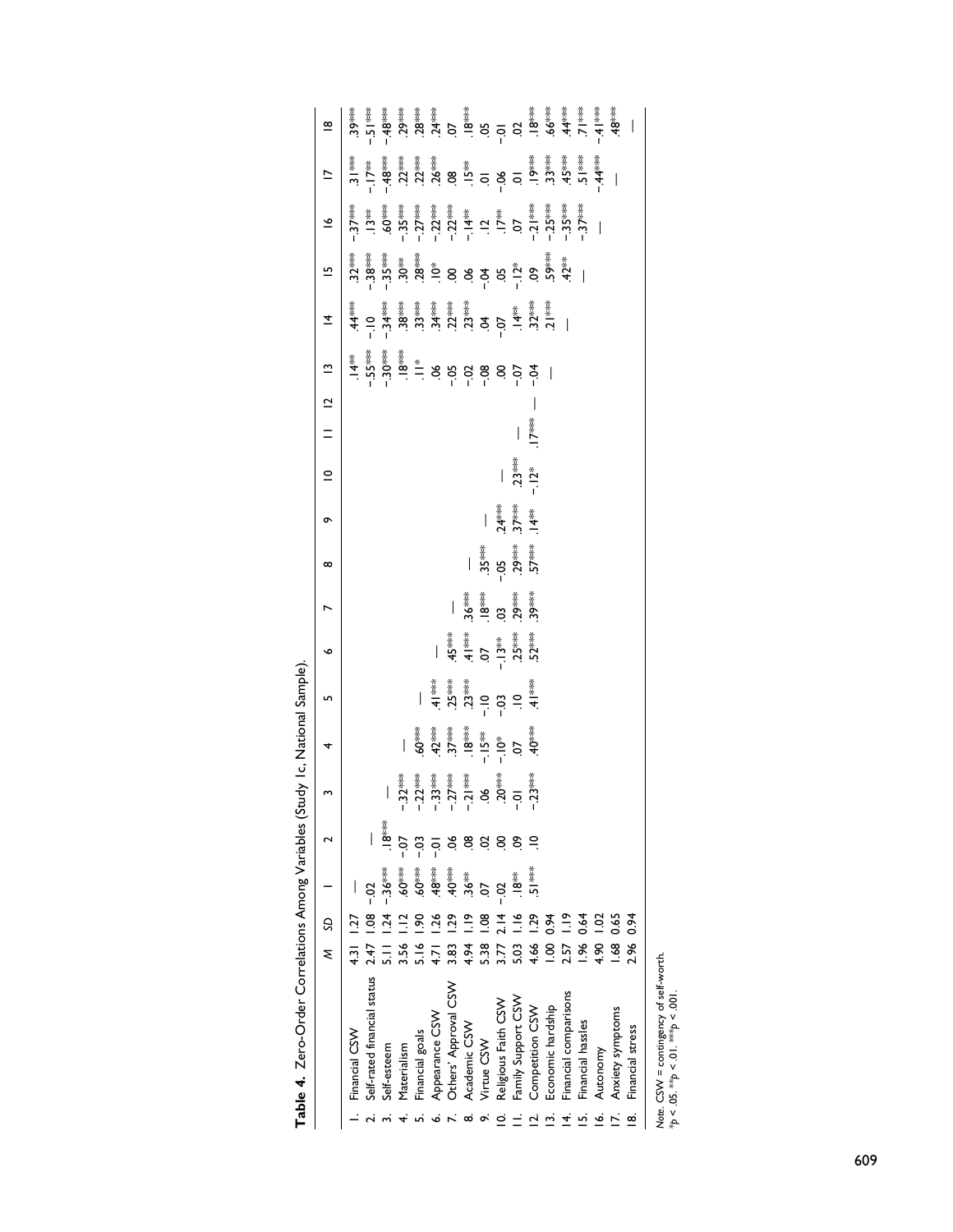|                      | Financial social<br>comparisons                              | <b>Financial hassles</b>                                      | Autonomy                                                                   | Anxiety symptoms                                             | Perceived financial<br>stress                                |
|----------------------|--------------------------------------------------------------|---------------------------------------------------------------|----------------------------------------------------------------------------|--------------------------------------------------------------|--------------------------------------------------------------|
|                      | Step I; Step 2<br>95% CI                                     | Step I; Step 2<br>95% CI                                      | Step I; Step 2<br>95% CI                                                   | Step I; Step 2<br>95% CI                                     | Step I; Step 2<br>95% CI                                     |
| <b>Financial CSW</b> | .45***: .24***                                               | 33***: 22***                                                  | $-37***:-12*$                                                              | .32***: .18**                                                | .39***: .20***                                               |
| Age                  | [0.33, 0.50]; [0.10, 0.34]<br>$-14**$                        | $-.08$                                                        | $[0.12, 0.21]$ ; $[0.05, 0.16]$ $[-0.37, -0.22]$ ; $[-0.19, -0.00]$<br>.05 | [0.11, 0.21]; [0.02, 0.16]<br>$-.16**$                       | [0.22, 0.36]; [0.08, 0.22]<br>$-10**$                        |
|                      | $[-0.02, -0.00]$                                             | $[-0.01, 0.00]$                                               | $[-0.00, 0.01]$                                                            | $[-0.01, -0.00]$                                             | $[-0.01, -0.00]$                                             |
| Self-rated           | $-.03$                                                       | $-.10$                                                        | .01                                                                        | .00                                                          | $-.24***$                                                    |
| financial status     | $[-0.15, 0.09]$                                              | $[-0.11, -0.00]$                                              | $[-0.08, 0.11]$                                                            | $[-0.06, 0.07]$                                              | $[-0.28, -0.14]$                                             |
| Self-esteem          | $-12*$                                                       | $-14**$                                                       | .48***                                                                     | $-.35*$                                                      | $-.23***$                                                    |
|                      | $[-0.22, -0.01]$                                             | $[-0.12, -0.03]$                                              | [0.32, 0.48]                                                               | $[-0.24, -0.13]$                                             | $[-0.23, -0.11]$                                             |
| Materialism          | .10                                                          | .07                                                           | $-.04$                                                                     | $-.04$                                                       | $-.03$                                                       |
|                      | $[-0.04, 0.25]$                                              | $[-0.02, 0.11]$                                               | $[-0.16, 0.07]$                                                            | $[-0.10, 0.05]$                                              | $[-0.11, 0.06]$                                              |
| Financial goals      | $-.02$                                                       | .02                                                           | $-.09$                                                                     | $-.06$                                                       | .05                                                          |
|                      | $[-0.13, 0.10]$                                              | $[-0.04, 0.06]$                                               | $[-0.15, 0.02]$                                                            | $[-0.09, 0.03]$                                              | $[-0.03, 0.10]$                                              |
| Appearance           | .05                                                          | -.06                                                          | .09                                                                        | .08                                                          | .01                                                          |
| <b>CSW</b>           | $[-0.07, 0.16]$                                              | $[-0.08, 0.02]$                                               | $[-0.01, 0.16]$                                                            | $[-0.02, 0.10]$                                              | $[-0.06, 0.07]$                                              |
| Others'              | $-.02$                                                       | $-.09$                                                        | $-.06$                                                                     | $-11*$                                                       | $-11**$                                                      |
| Approval CSW         | $[-0.12, 0.08]$                                              | $[-0.09, 0.00]$                                               | $[-0.13, 0.03]$                                                            | $[-0.11, 0.00]$                                              | $[-0.13, -0.02]$                                             |
| Academic CSW         | $-.03$                                                       | .00                                                           | $-.00$                                                                     | $-.04$                                                       | .04                                                          |
|                      | $[-0.15, 0.09]$                                              | $[-0.05, 0.06]$                                               | $[-0.09, 0.09]$                                                            | $[-0.09, 0.04]$                                              | $[-0.04, 0.10]$                                              |
| Virtue CSW           | .06                                                          | .05                                                           | .04                                                                        | .07                                                          | $11**$                                                       |
|                      | $[-0.05, 0.18]$                                              | $[-0.02, 0.09]$                                               | $[-0.06, 0.13]$                                                            | $[-0.02, 0.11]$                                              | [0.02, 0.16]                                                 |
| Religious Faith      | $-.02$                                                       | $.12**$                                                       | .04                                                                        | .05                                                          | .05                                                          |
| <b>CSW</b>           | $[-0.06, 0.04]$                                              | [0.01, 0.06]                                                  | $[-0.02, 0.06]$                                                            | $[-0.01, 0.04]$                                              | $[-0.01, 0.05]$                                              |
| Family Support       | .07                                                          | $-13**$                                                       | .06                                                                        | $-.03$                                                       | .00                                                          |
| <b>CSW</b>           | $[-0.04, 0.17]$                                              | $[-0.12, -0.02]$                                              | $[-0.02, 0.06]$                                                            | $[-0.08, 0.04]$                                              | $[-0.06, 0.06]$                                              |
| Competition          | .09                                                          | .02                                                           | $-.02$                                                                     | .06                                                          | .04                                                          |
| <b>CSW</b>           | $[-0.03, 0.20]$                                              | $[-0.04, 0.06]$                                               | $[-0.10, 0.07]$                                                            | $[-0.03, 0.09]$                                              | $[-0.03, 0.10]$                                              |
| Economic             | .H                                                           | .43***                                                        | $-.06$                                                                     | .20***                                                       | .42***                                                       |
| hardship             | $[-0.00, 0.28]$                                              | [0.23, 0.36]                                                  | $[-0.18, 0.04]$                                                            | [0.06, 0.22]                                                 | [0.34, 0.51]                                                 |
|                      | Step $1 R^2 = 199$                                           | Step $1 R^2 = .109$                                           | Step $1 R^2 = .135$                                                        | Step $1 R^2 = .100$                                          | Step $1 R^2 = .151$                                          |
|                      | $F(1, 367) = 91.29***$                                       | $F(1, 367) = 44.67$ ***                                       | $F(1, 367) = 57.39***$                                                     | $F(1, 367) = 40.85***$                                       | $F(1, 367) = 65.15$ ***                                      |
|                      | Step 2 $\Delta R^2$ = .086<br>$\Delta F(13, 354) = 3.55$ *** | Step 2 $\Delta R^2$ = .360<br>$\Delta F(13, 354) = 18.41$ *** | Step 2 $\Delta R^2$ = .287<br>$\Delta F(13, 354) = 13.50$ ***              | Step 2 $\Delta R^2$ = .229<br>$\Delta F(13, 354) = 9.30$ *** | Step 2 $\Delta R^2$ = .48<br>$\Delta F(13, 354) = 35.43$ *** |

**Table 5.** Results of Hierarchical Regression Analyses Predicting Dependent Measures (Study 1c, National Sample).

*Note*. CSW = contingency of self-worth; CI = confidence interval.

We also examined whether participants with higher Financial CSW perceived financial stressors differently than those with lower Financial CSW. All participants in the financial threat condition were asked to write about an aspect of their financial situation they felt insecure about. However, we expected those with higher Financial CSW to express more negative affect in writing about financial stressors, because their self-worth depends on financial success, whereas this is not the case for those with lower Financial CSW.

### *Method*

*Participants and procedure.* A total of 208 college students (106 men;  $M_{\text{max}} = 19.56$ ,  $SD = 2.05$ ) from the University at Buffalo introductory psychology subject pool participated in a "Study of Attitudes and Behavior" in exchange for partial course credit. The sample was 26% White, 62% Asian, 6% Black, 5% Hispanic, and 1% Other. Given that we expected to find a two-way interaction between Financial CSW and Threat Condition, we sought to recruit at least 40 participants per cell, which would be sufficient to detect a medium to large effect size with 80% power (Cohen, 1988; VanVoorhis & Morgan, 2007).

A few weeks before the lab session, participants completed an online questionnaire that included the Financial CSW scale. A few weeks later, participants came to the lab and were told that they would be participating in a study about "individual differences and cognitive processes." Next, they were randomly assigned to write about an aspect of their financial situation or academic performance that they felt dissatisfied with. Afterward, they completed a measure of state autonomy and reported what coping strategies they would use in response to the financial or academic problem they had written about earlier. Participants then completed questionnaires assessing their financial goals, materialism,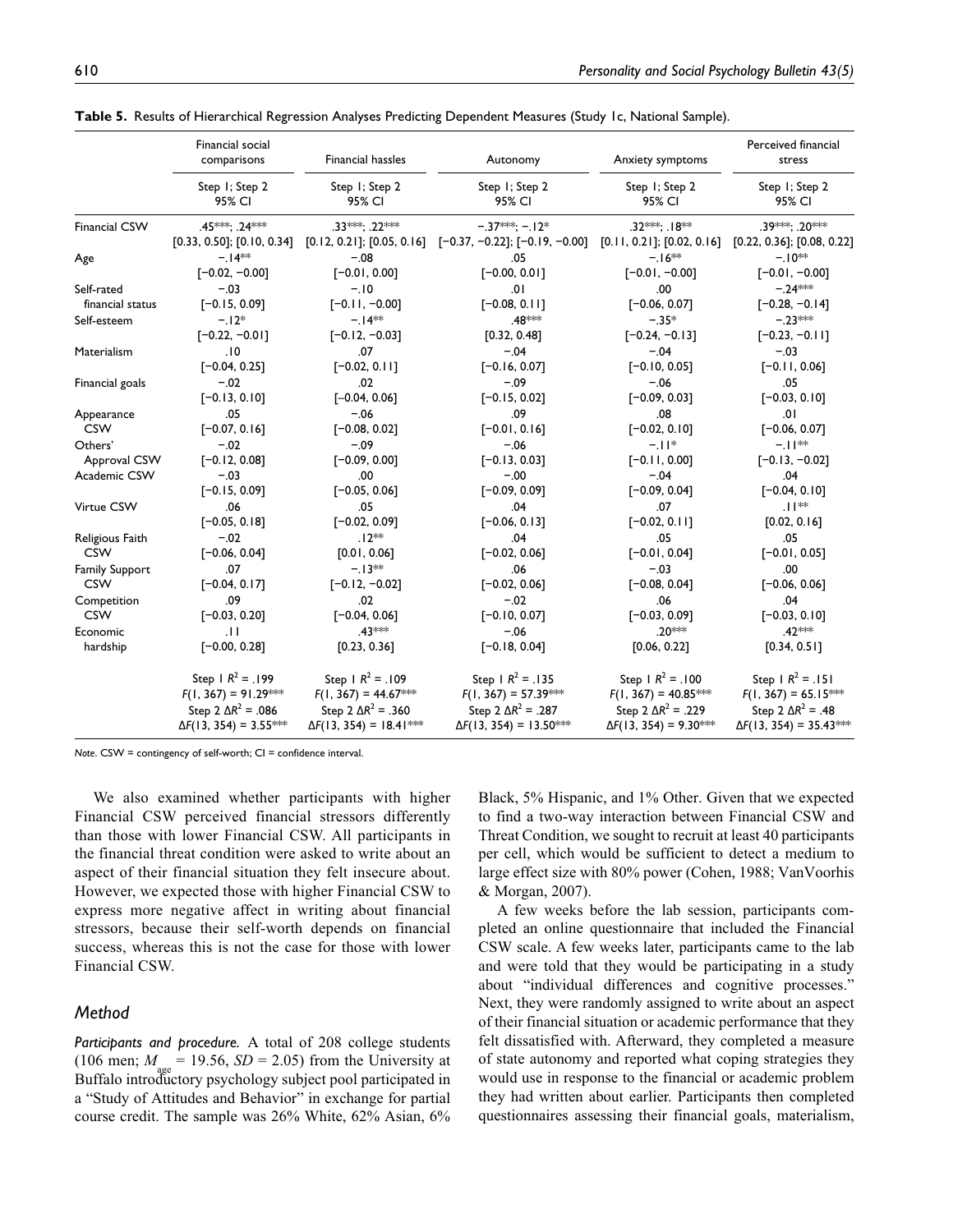and demographic information, which were treated as covariates in the analyses.<sup>3</sup> Finally, they were debriefed and dismissed.

#### *Materials*

*Financial CSW*. Participants responded to the same Financial CSW scale (five items,  $\alpha$  = .84) as in the previous studies.

*Financial threat condition*. Participants assigned to this condition read the following:

Many college students are often dissatisfied with or feel insecure about their financial situation (e.g., having debts, student loans, not being able to afford things, etc.). Please take a moment to think about an aspect of your financial situation that you feel dissatisfied with or feel insecure about. Now write about this situation and your thoughts and feelings regarding this situation in the space below.

*Academic threat condition*. Participants assigned to this condition read the following:

Many college students are often dissatisfied with or feel insecure about their academic performance (e.g., their grades, performance on tests, papers, assignments, etc.). Please take a moment to think about an aspect of your academic performance that you feel dissatisfied with or feel insecure about. Now write about this situation and your thoughts and feelings regarding this situation in the space below.

*State autonomy*. Participants responded to the same autonomy scale as in Study 1a but worded in terms of how they felt "Right now" on a scale from 1 (*not at all true*) to 7 (*very true*; for example, "Right now, I feel pressured in my life," reversed; seven items,  $\alpha = .77$ ).

*Coping strategies*. To assess coping responses, we administered items from the COPE Inventory (Carver, Scheier, & Weintraub, 1989), which assesses how people deal with stressful events in their lives. We adapted the instructions, so that participants reported how much they would use each coping strategy to deal with what they had written about earlier in the study (i.e., financial or academic stressor). Specifically, we examined participants' desire to engage in (a) *behavioral disengagement* strategies (e.g., "Reduce the amount of effort I'm putting into solving the problem"; four items, α = .83) and (b) *active coping* strategies (e.g., "Concentrate my efforts on doing something about it"; four items, α = .83). The response scales were anchored from 1 (*I would not do this at all*) to 4 (*I would do this a lot*).

*Financial goals*. As in Study 1a, participants rated the importance of financial goals as assessed by the Aspirations Index (Grouzet et al., 2005; four items,  $\alpha = .77$ ). Because we were interested in the financial domain, we did not assess other goal domains in the present study.

*Materialism*. We administered the same MVS (Richins, 2004) as in Study 1a to assess materialistic values ( $\alpha = .85$ ).

*Demographics*. Participants reported their gender, age, ethnicity, and the same perceived financial status item as in Study 1a ( $M = 2.90$ ,  $SD = 1.00$ ). They also reported their parents' combined annual income (*Mdn* = US\$50,000- US\$74,999). Items were standardized and averaged to create an overall financial status score ( $r = .54$ ,  $p < .001$ ).

#### *Results and Discussion*

We conducted a series of hierarchical regression analyses to test the hypotheses. At Step 1, covariates of financial status, centered scores for materialism, and financial goals were entered. At Step 2, main effects of centered Financial CSW scores and Threat Condition ( $1 =$  financial threat,  $0 =$  academic threat) were entered. At Step 3, the Financial CSW × Threat Condition interaction, controlling for all two-way interactions between each covariate and condition, was entered. To decompose significant interactions, we plotted predicted values at 1 *SD* above and below the mean of Financial CSW across conditions (Aiken & West, 1991).

*State autonomy.* Results revealed significant main effects of Threat Condition,  $\beta = -0.20$ ,  $p = 0.009$ , 95% confidence interval (CI) = [−0.64, −0.09], and Financial Status, β = .17, *p* = .037,  $95\%$  CI = [0.01, 0.32], and marginal effects of Materialism,  $\beta = -18$ ,  $p = 0.062$ ,  $95\%$  CI = [-0.39, 0.01], and Financial Goals,  $\beta = .19$ ,  $p = .051$ ,  $95\%$  CI = [0.00, 0.26], in predicting state autonomy. These effects were qualified by the predicted Financial CSW  $\times$  Threat Condition interaction, β *=* −.28, *p* = .031, 95% CI = [−0.54, −0.03] (Figure 1).

Simple effects tests revealed that, among participants in the financial threat condition, those who more strongly based their self-worth on financial success reported less state autonomy,  $β = -.23$ ,  $p = .048$ ,  $95%$  CI = [−0.35, −0.00]; this was not the case for those in the academic threat condition, β = .14, *p* = .266, 95% CI = [−0.08, 0.30]. Participants who strongly based their self-worth on financial success (+1 *SD*) also reported less autonomy when they were made to feel financially insecure versus academically insecure,  $\beta = -0.39$ , *p* = .001, 95% CI = [−1.13, −0.29]; this was not the case for those who did not strongly base their self-worth on financial success (−1 *SD*),  $β = -.02$ ,  $p = .850$ , 95% CI = [−0.44, 0.36].

*Behavioral disengagement.* In predicting disengagement, there were no significant main effects, but there was a significant Financial CSW × Threat Condition interaction, β = .40, *p* = .003, 95% CI = [0.08, 0.42] (Figure 2). As predicted, among participants in the financial threat condition, those with higher Financial CSW adopted more disengagement strategies to cope with their financial problem,  $\beta = .25$ ,  $p = .042$ ,  $95\%$  CI = [0.00, 0.23]; the reverse occurred among participants who wrote about an academic problem,  $β = -0.28$ , *p* =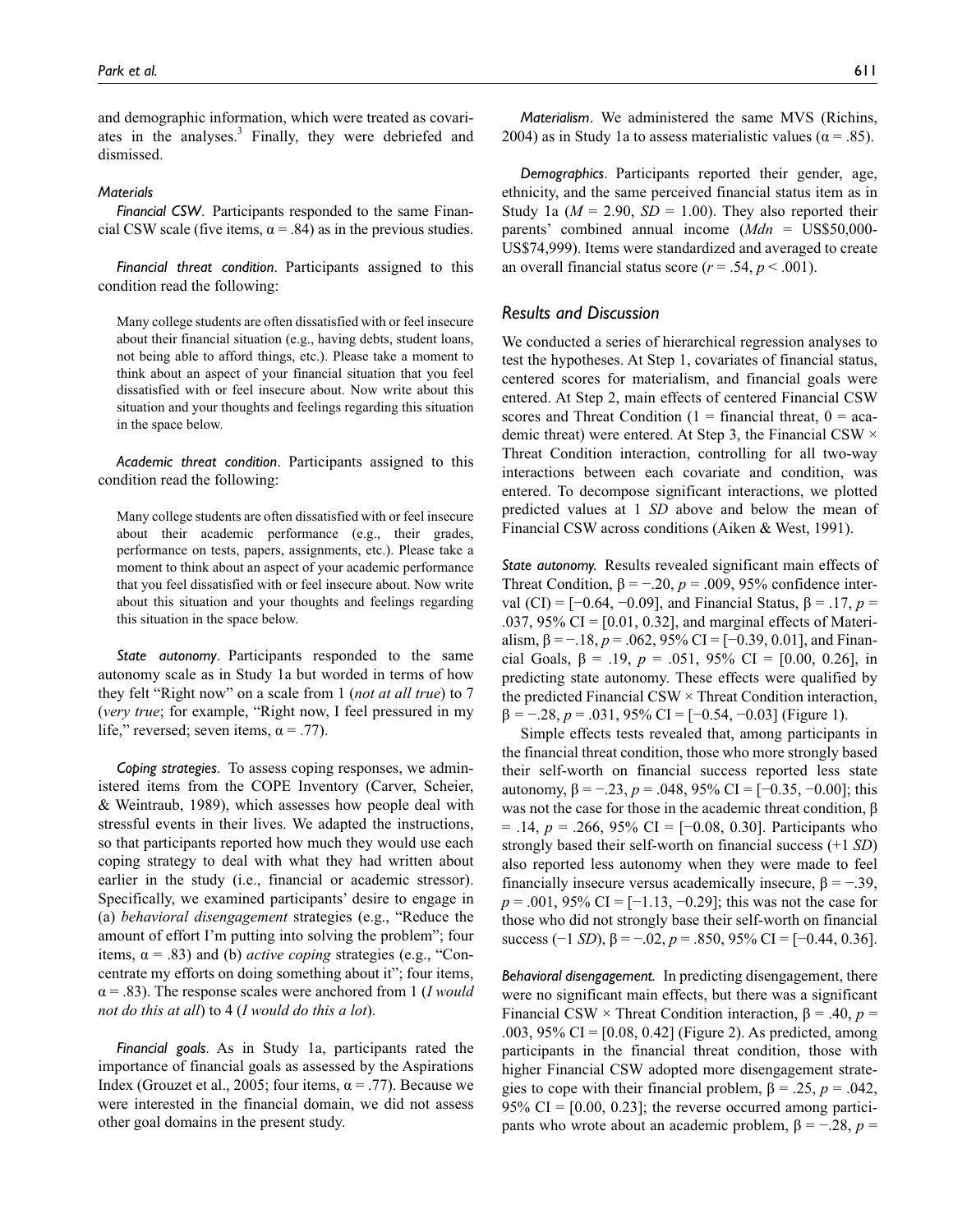

**Figure 1.** Study 2: Feelings of current autonomy as a function of threat condition and Financial CSW.

*Note*. Means are plotted at 1 *SD* above and below the mean of Financial CSW. CSW = contingency of self-worth.



**Figure 2.** Study 2: Adoption of behavioral disengagement strategies as a function of threat condition and Financial CSW. *Note.* Means are plotted at 1 *SD* above and below the mean of Financial CSW. CSW = contingency of self-worth.

.032, 95% CI =  $[-0.26, -0.01]$ . Participants with higher Financial CSW also adopted more disengagement strategies after writing about a financial versus academic insecurity, β  $= .34, p = .006, 95\% \text{ CI} = [0.11, 0.65];$  this was not found among those with lower Financial CSW,  $\beta = -19$ ,  $p = 0.105$ ,  $95\%$  CI = [-0.47, 0.05].

*Active coping.* Results revealed significant main effects of Financial Status,  $β = .16$ ,  $p = .044$ ,  $95%$  CI = [0.00, 0.26], and Materialism,  $\beta = -.22$ ,  $p = .022$ , 95% CI = [-0.36, -0.03], and a marginal effect of Financial CSW,  $β = .15$ ,  $p = .082$ , 95% CI = [−0.01, 0.20], in predicting active, problem-focused coping.

No other main effects or interactions were significant, including the Financial CSW × Threat Condition interaction, all *p*s  $> .41.$ 

*Text analysis of financial threat essays.* To examine whether high Financial CSW participants perceived their financial stressor differently than low Financial CSW participants, we used the Linguistic Inquiry and Word Count program (LIWC; Pennebaker, Booth, & Francis, 2007) to assess the content of the essays in terms of (a) total number of words, (b) percentage of first-person pronouns; and (c) percentage of negative emotion words (Tausczik & Pennebaker, 2010). In addition, two independent coders rated each essay in the financial threat condition for how severe they thought the participants perceived their financial problem to be.

Although everyone in the financial threat condition was expected to write about a financially stressful situation they were experiencing, those with higher Financial CSW were expected to perceive these stressors as more emotionally upsetting and possibly more severe than those with lower Financial CSW. In addition, we explored whether participants with higher Financial CSW wrote longer essays overall (total word count) or used more personal pronouns, which might reflect greater personal involvement or relevance when writing about the financial stressor (Pennebaker, 2011).

Results of regression analyses revealed that participants with higher Financial CSW scores wrote essays with more negative emotion words than participants with lower Financial CSW,  $β = .22$ ,  $p = .047$ , 95% CI = [0.01, 0.80]. There were no significant effects of Financial CSW on total number of words used or percentage of first-person pronouns used, all *p*s > .26. Interrater agreement for ratings of severity of the financial threat essays was good across the two coders, intraclass correlation (ICC) = .802,  $p < .001$ . Severity of the financial stressor, as assessed by these coders, did not differ as a function of participants' Financial CSW.

Financial concerns are a major source of stress and pressure for college students in America (White, 2015). Indeed, many college students today are working and paying for college expenses themselves. A recent report from the Georgetown University Center on Education and the Workforce (Carnevale, Smith, Melton, & Price, 2015) found that over the past 25 years, more than 70% of college students have worked while attending school. This coincides with the increase in college enrollment and tuition over the past few decades, which has led many students to take on loans and debts to pay for rising college expenses.

In the present study, college students who strongly based their self-worth on financial success showed diminished feelings of autonomy and adopted more disengagement strategies to cope with their financial problems. Importantly, only those with higher Financial CSW responded in this manner following a financial (vs. academic) threat. These findings emerged even after controlling for financial status, financial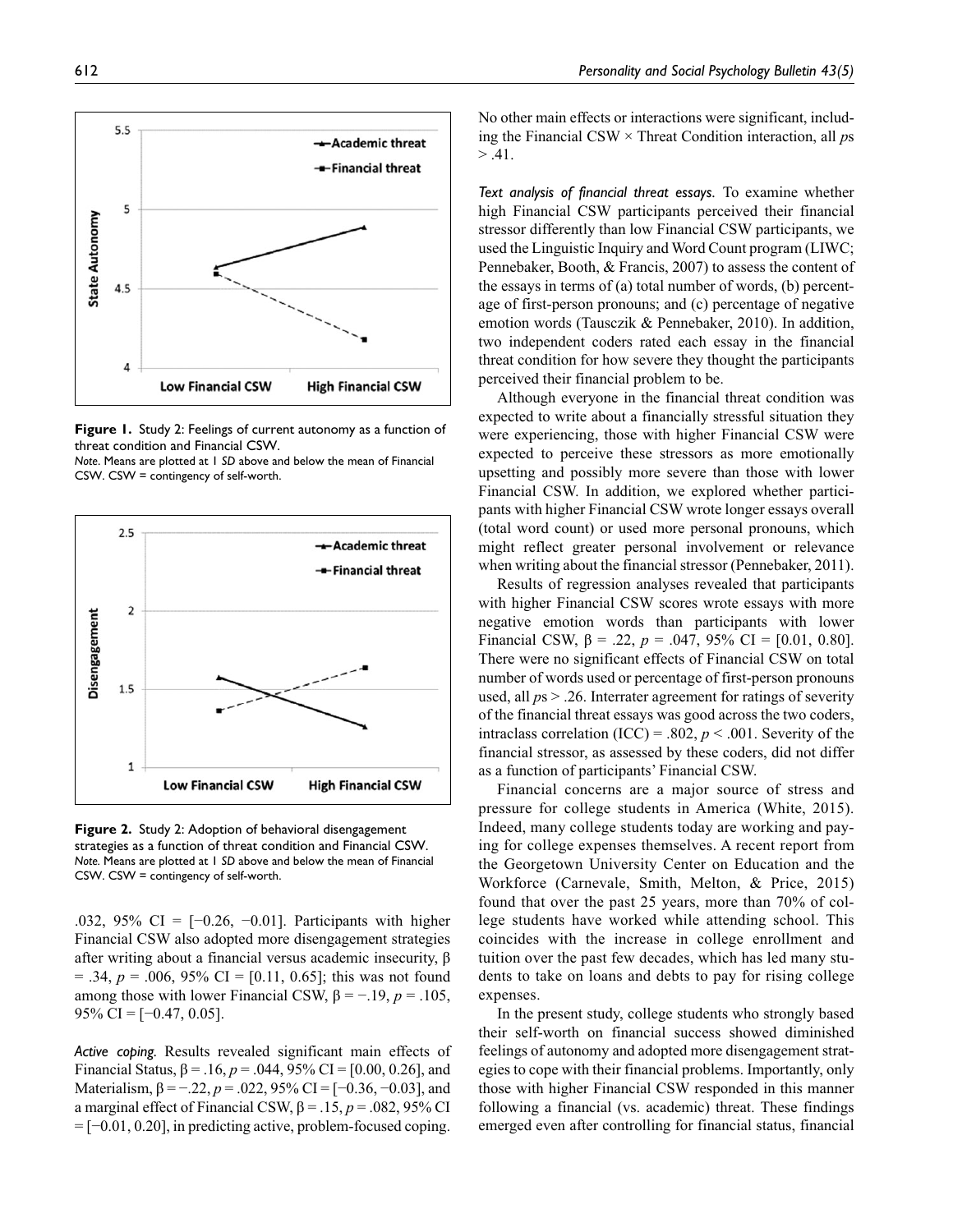goals, and materialism, thereby demonstrating that Financial CSW uniquely shapes responses to financial stressors.

Why would individuals with Financial CSW feel less autonomy in response to financial stressors but not academic stressors? Consistent with CSW theory, when people stake their self-worth in a domain, they feel pressured to achieve success and avoid failure in that domain. It therefore makes sense that, for those who strongly base their self-worth on financial success, thinking about financial insecurities would lead them to experience less autonomy than thinking about a problem in another domain (i.e., insecurities about academic performance).

People may also respond to self-threats in domains of contingency by protecting their self-esteem. Indeed, individuals with higher Financial CSW disengaged from their financial (but not academic) problems when they were reminded of a financial stressor. Such findings may appear to differ from past research, which found that individuals with contingent self-worth sometimes show greater investment in a domain following threat. For example, individuals who based their self-worth on being in a romantic relationship reported more obsessive pursuit of their ex-partner following a breakup (Park et al., 2011). One difference between the current findings and past findings, however, is that financial problems may be perceived as less under one's personal control than pursuing an ex-partner.

Other research suggests that a primary function of disengagement is to avoid drops in self-esteem. For example, individuals who are stereotyped as possessing low intelligence often disengage from intellectual domains (Major & Schmader, 1998; Major et al., 1998; Nussbaum & Steele, 2007; Schmader et al., 2001), and even those who are not stigmatized tend to disengage their self-esteem from domains after receiving negative-domain-related feedback (Leitner, Hehman, Deegan, & Jones, 2014). Although disengagement may protect self-esteem in the short term, giving up attempts to resolve financial problems could be counterproductive in the long term. Furthermore, the results from the LIWC text analysis revealed that participants who based their self-worth on financial success perceived their financial problems more negatively than those who based their self-worth less in this domain.

An unexpected result is that participants with higher Financial CSW showed less disengagement in response to an academic threat. It may be the case that financially contingent participants' self-worth was less at stake in the context of an academic threat; thus, they were less motivated to protect their self-esteem by disengaging from the academic domain. Alternatively, it is plausible that for college students, academic achievement and financial success are closely linked. Thus, one reason why participants with higher Financial CSW may have showed less disengagement in response to an academic threat is because they viewed academic engagement as a way to indirectly pursue financial success.

## **Study 3**

In Study 3, we sought to provide evidence that for individuals with Financial CSW, satiating self-esteem concerns may have implications for feelings of autonomy. In particular, we predicted that individuals with higher Financial CSW would experience lower autonomy in response to a financial threat versus a threat to another domain (i.e., academic competence). Furthermore, we expected the difference between ratings of autonomy in the academic and financial threat conditions to be smaller in the self-affirmation condition than in the control condition for high Financial CSW participants.

According to self-affirmation theory, people are motivated to maintain a view of themselves as good, capable, and adequate; when faced with information that threatens the self, they strive to protect and defend their self-esteem (Blaine & Crocker, 1993; Sherman & Cohen, 2006; Steele, 1988). The standard self-affirmation manipulation asks participants to reflect on personal values or strengths that are unrelated to the present threat. This process reduces defensiveness (Fein & Spencer, 1997) and, in turn, increases openness to threatening self-relevant information (Sherman & Cohen, 2002). Accordingly, we expected that being reminded of one's strengths would reduce the difference in ratings of autonomy between the academic and financial threat conditions for those who strongly stake their self-worth on financial success.

### *Method*

*Participants and procedure.* A total of 328 undergraduates  $(147 \text{ men}; M_{\text{max}} = 19.21, SD = 1.80)$  from the University at Buffalo introductory psychology subject pool participated in the study in exchange for partial course credit. The sample was 42% White, 39% Asian, 7% Black, 7% Hispanic, and 5% Other. Given that we expected to find a three-way interaction between Financial CSW, Threat Condition, and Affirmation Condition, we sought to recruit a minimum of 40 participants per cell, which would exceed the recommended number of participants per cell to be able to detect a medium to large effect size with 80% power (Cohen, 1988; VanVoorhis & Morgan, 2007).

A few weeks prior to the lab study, participants completed an online questionnaire that included the Financial CSW scale. Upon arrival at the lab, participants were seated at private computer cubicles and told that they would be participating in a study about "individual differences and cognitive processes." As in Study 2, participants were randomly assigned to a financial or academic threat condition in which they wrote about an aspect of their financial situation or academic performance that they were dissatisfied with. Next, participants were randomly assigned to a self-affirmation condition—in which they listed a personal strength—or to a control condition—in which they listed an object in the room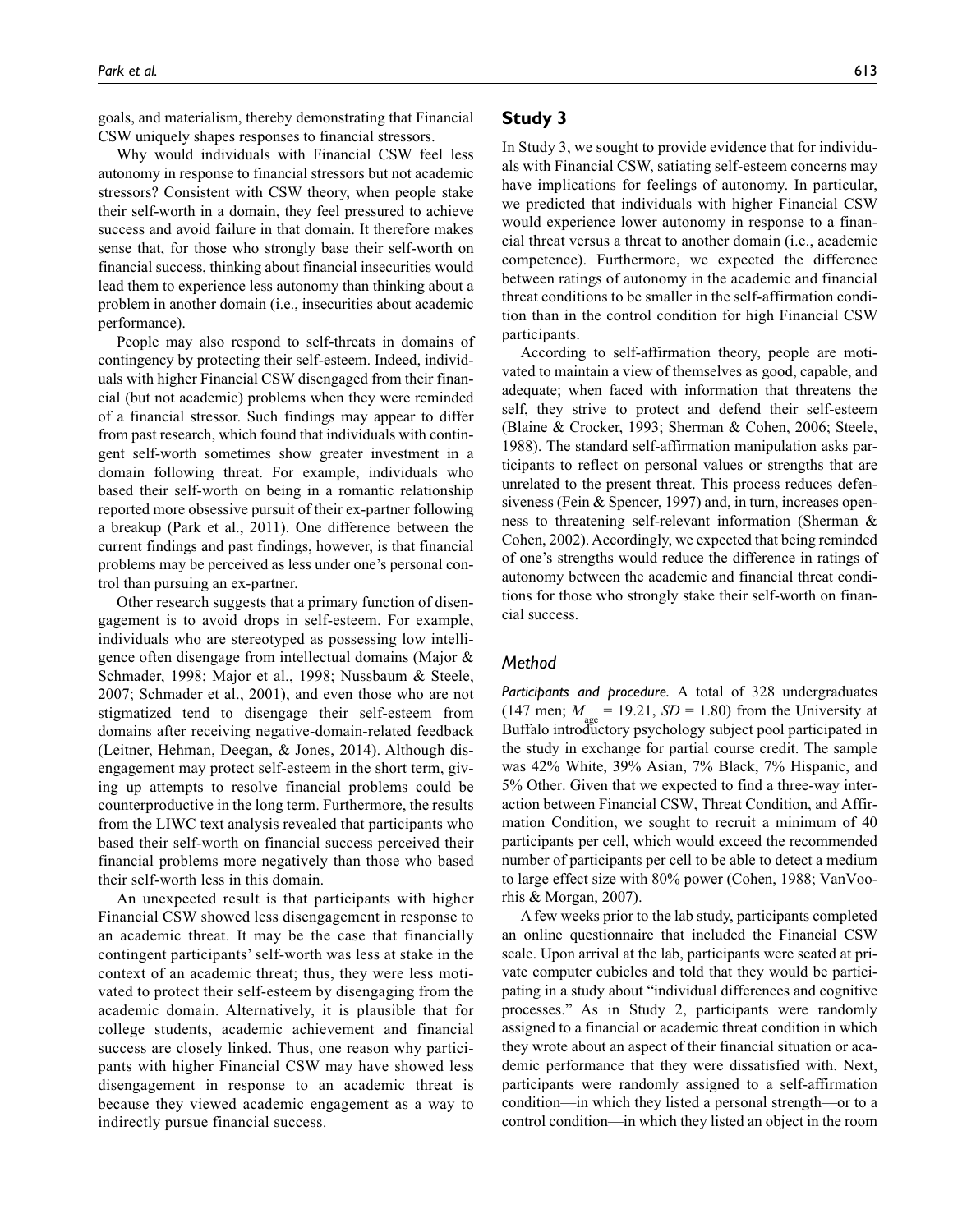(based on Park, 2007, Study 3). They then completed a measure assessing their current feelings of autonomy, followed by questionnaires assessing their financial goals, materialism, and demographic information, which were treated as covariates in the analyses.<sup>4</sup> Participants were then debriefed and dismissed.

#### *Materials*

*Financial CSW*. Participants responded to the same Financial CSW scale (five items,  $\alpha$  = .82) as in the previous studies.

*Financial threat condition*. Participants completed the same writing task as in Study 2 for this condition.

*Academic threat condition*. Participants completed the same writing task as in Study 2 for this condition.

*Self-affirmation condition*. After writing one of the essays above, participants assigned to the self-affirmation condition were asked to "list their greatest strength." Participants listed items such as "creativity" and "determination."

*Neutral (control) condition*. After writing one of the essays above, participants assigned to the control condition were asked to "list an object you see in this room." Participants listed items such as "desk" and "computer."

*State autonomy*. Participants responded to the same State Autonomy scale as in Study 2 to assess how autonomous they felt at the moment ( $\alpha$  = .72).

*Financial goals*. As in the previous studies, participants rated the importance of financial goals as assessed by the Aspirations Index (Grouzet et al., 2005;  $\alpha$  = .81).

*Materialism*. Participants completed the same MVS (Richins, 2004) as in the previous studies ( $\alpha$  = .81).

*Demographics*. Participants reported their gender, age, ethnicity, and the same perceived financial status item as in Study 1a ( $M = 3.06$ ,  $SD = 1.04$ ). As in Study 2, they also reported their parents' combined annual income (*Mdn* = US\$75,000-US\$99,999). We standardized and averaged these two items to create an overall measure of financial status ( $r = .52$ ,  $p < .001$ ).

## *Results and Discussion*

We expected to find a three-way interaction between Financial CSW, Threat Condition, and Affirmation Condition. Specifically, we predicted that participants who strongly based their self-worth on financial success would feel less autonomy after writing about a dissatisfying aspect of their financial situation versus their academic situation. However, this relationship was only expected to emerge

among participants in the control condition (those who listed an object in the room). On the contrary, if satisfying selfesteem concerns buffers people with Financial CSW from the negative effects of financial threat, then giving participants a chance to self-affirm (by listing one's greatest strength) should reduce the difference in ratings of autonomy between the financial (vs. academic) threat conditions among high Financial CSW participants.

A series of hierarchical regression analyses were conducted to test the hypotheses. At Step 1, covariates of financial status, centered scores for financial goals, and materialism were entered. At Step 2, main effects of centered Financial CSW scores, Threat Condition (1 = financial threat,  $0 = aca$ demic threat), and Affirmation Condition  $(1 = \text{self-affirma} - \text{left}$ tion,  $0 =$  control) were entered. At Step 3, all two-way interactions between Financial CSW, Threat Condition, and Affirmation Condition were entered, along with all two-way interactions between each covariate and the respective conditions. At Step 4, all three-way interactions between Financial CSW, Threat Condition, and Affirmation Condition were entered, along with all three-way interactions between each covariate and the respective conditions. To decompose significant interactions, we plotted predicted values at 1 *SD* above and below the mean of Financial CSW across conditions.

*State autonomy.* Results of regression analyses revealed significant main effects of Financial Status,  $\beta = .20$ ,  $p <$ .001, 95% CI = [0.11, 0.35]; Financial Goals, β = .18, *p* = .005, 95% CI = [0.04, 0.21]; and Materialism, β = −.29, *p* < .001, 95% CI =  $[-0.46, -0.18]$ , in predicting current feelings of autonomy. These effects were qualified by the predicted three-way interaction between Financial CSW, Threat Condition, and Affirmation Condition, β = .27, *p* = .029, 95% CI = [0.05, 0.86]. Decomposing this interaction revealed a significant Threat Condition × Affirmation Condition interaction among high Financial CSW (+1 *SD*), β = .31, *p* = .03, 95% CI = [0.09, 1.38], but not low Financial CSW participants (−1 *SD*),  $β = -.14$ ,  $p = .32$ , 95% CI = [−0.96, 0.31] (see Figure 3).

Simple effects tests supported our hypotheses: Among high Financial CSW participants (+1 *SD*), those in the no affirmation condition (who listed an object in the room) reported less autonomy when they experienced a financial (vs. academic) threat,  $\beta = -.30$ ,  $p = .008$ , 95% CI = [-1.04, −0.16]. Furthermore, when high Financial CSW participants self-affirmed, the difference in autonomy ratings between the academic and financial threat conditions became nonsignificant, β = .07, *p* = .573, 95% CI = [−0.33, 0.60]. Among low Financial CSW participants (−1 *SD*), the effect of threat was nonsignificant in both the no affirmation,  $\beta = .02$ ,  $p =$ .879, 95% CI = [−0.41, 0.48], and self-affirmation condition,  $\beta = -.14$ ,  $p = .215$ ,  $95\%$  CI = [-0.75, 0.17].

Within the financial threat condition, the simple effect of affirmation condition among high Financial CSW participants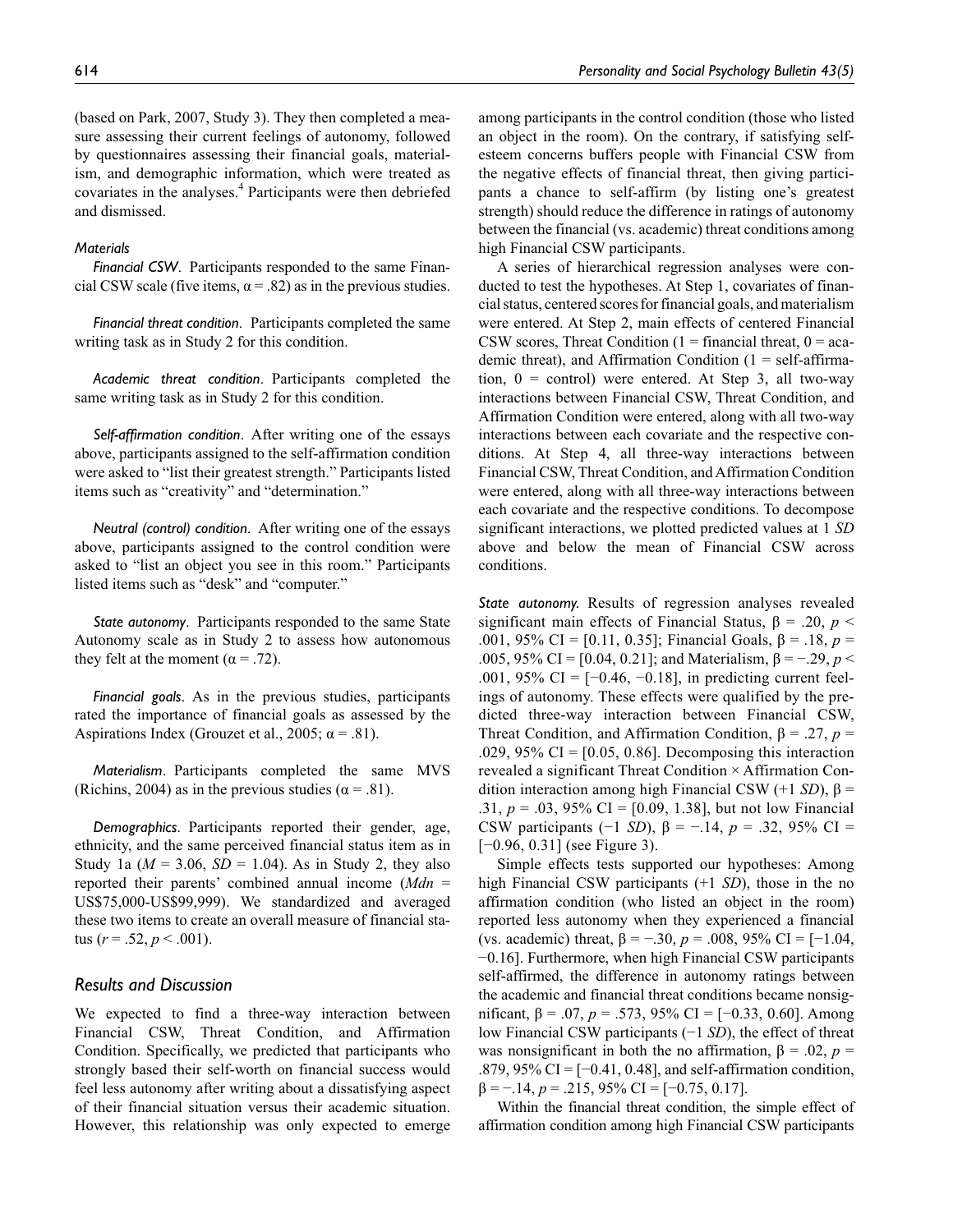

**Figure 3.** Study 3: Feelings of current autonomy as a function of threat condition and affirmation condition among participants with low (−1 *SD*) versus high (+1 *SD*) Financial CSW. *Note*. CSW = contingency of self-worth.

was not significant, β = .13,  $p = .252$ , 95% CI = [−0.19, 0.71]; within the academic threat condition, the simple effect of affirmation condition among high Financial CSW participants was negative,  $β = -.23$ ,  $p = .045$ , 95% CI = [-0.93, 0.01]. For low Financial CSW participants, the effect of affirmation condition was not significant within either threat condition, all *p*s > .51.

Consistent with Study 2, participants with higher Financial CSW reported lower feelings of autonomy after writing about a dissatisfying aspect of their financial situation versus their academic situation. Importantly, this pattern emerged only in the no affirmation condition—when participants wrote about a financial problem and then simply listed an object in the room. In contrast, when participants were given a chance to self-affirm—by writing about a financial problem and then listing their greatest strength the difference in levels of autonomy between the financial threat and academic threat conditions was eliminated. These results emerged even after controlling for financial status, materialism, and financial goals, thereby highlighting the unique contribution of Financial CSW in shaping feelings of autonomy. As in Study 2, the current study also indicates that autonomy can be assessed not just as a trait but as a state that fluctuates in response to events that occur in domains of contingent self-worth.

## **Study 4**

The final study examined Financial CSW and risk-taking in response to financial threats. On one hand, high Financial CSW participants may be more likely to make extravagant spending decisions following a financial threat because they seek to experience the emotional rewards of purchasing lavish items. However, given that negative events tend to have a stronger impact than positive events (Baumeister et al., 2001), high Financial CSW participants may show less desire to make extravagant purchases following a financial threat because they want to protect their self-esteem from further loss. To test these ideas, the current study examined desire for extravagant spending in response to negative feedback about one's future financial status. To determine whether this effect is unique to the financial domain, we included a comparison condition of receiving negative feedback about one's future health status. We also assessed decisions related to health to determine whether behavioral intentions following a financial threat are specific to the financial domain or extend to other domains more generally.

#### *Method*

*Participants and procedure.* A total of 209 undergraduates (100 men) from the University at Buffalo introductory psychology subject pool participated in the study in exchange for partial course credit. Four participants were excluded from analyses because they did not believe the feedback they received. The final sample consisted of 205 participants (96 men;  $M_{\text{age}} = 18.92$ ,  $SD = 1.16$ ) and was 48% White, 40% Asian, 3% Black, 6% Hispanic, and 3% Other. Given that we expected to find a two-way interaction between Financial CSW and Threat Condition, we sought to recruit at least 40 participants per cell, which would help detect a medium to large effect size with 80% power (Cohen, 1988; VanVoorhis & Morgan, 2007).

A few weeks prior to the lab study, participants completed an online questionnaire that included the Financial CSW scale and a measure of trait self-esteem. Self-esteem was treated as a covariate in the analyses given the negative link between self-esteem and Financial CSW, and past research suggesting that self-esteem differences exist in response to self-threat (Baumeister et al., 1989; Park, 2010). Upon arrival at the lab, participants were seated at private computer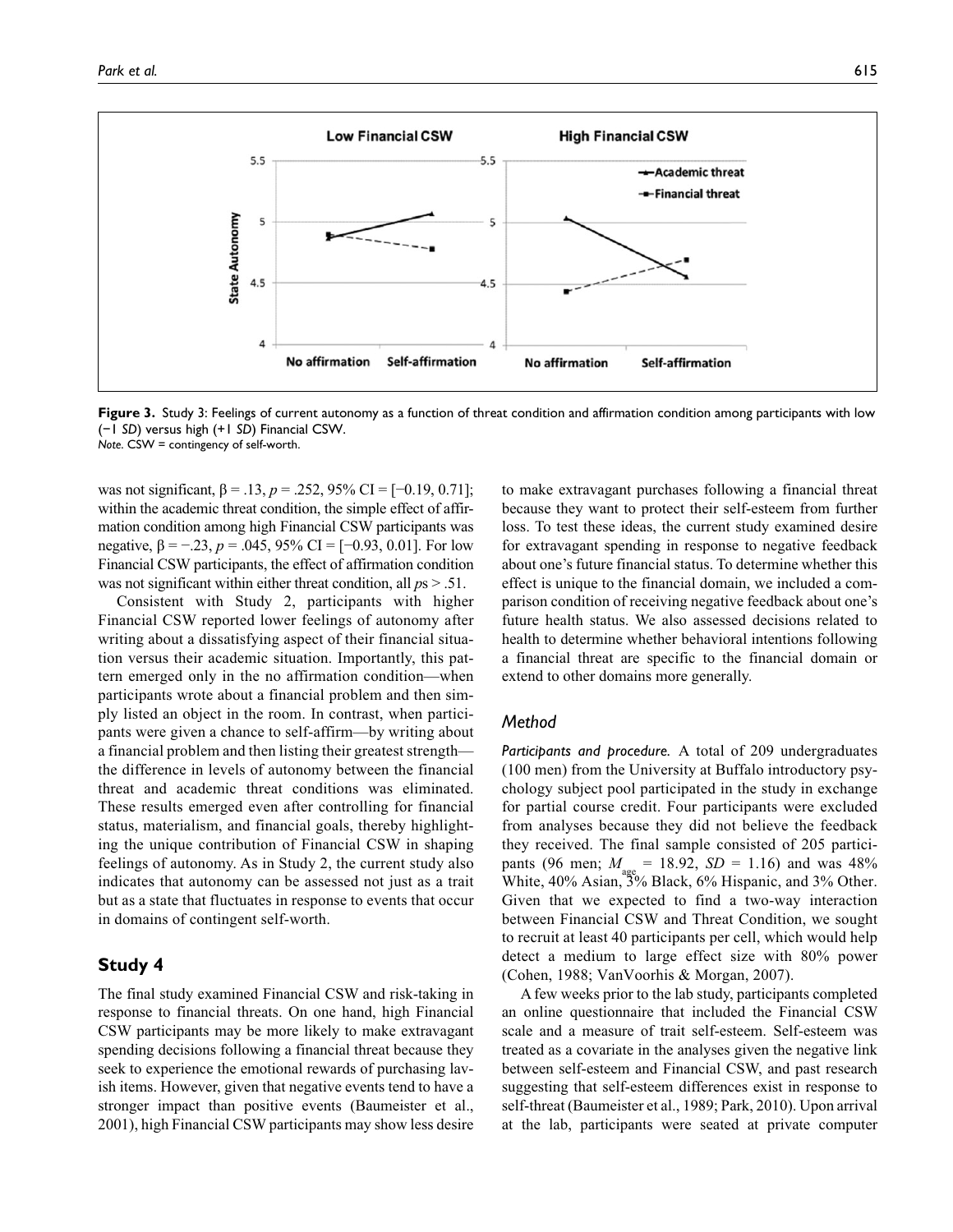cubicles, and told that they would be participating in a "Study of Performance and Preferences." They were then randomly assigned to a financial threat or health threat condition.

As part of the manipulation, participants first completed a questionnaire assessing their financial or health-related attitudes and habits. Next, they received bogus feedback indicating that the participant would experience either a financially insecure future or a future of insecure health. Participants then reported the likelihood they would make extravagant spending decisions, which were embedded among filler items. Finally, they completed measures assessing their financial goals, materialism, and demographics, which were treated as covariates. They were then debriefed and dismissed.

#### *Materials*

*Financial CSW*. Participants responded to the same Financial CSW scale (five items,  $\alpha = .75$ ) as in the previous studies.

*Self-esteem*. Participants completed the Rosenberg Self-Esteem scale, which assesses global evaluations of the self with items such as, "On the whole, I am satisfied with myself," from 1 (*strongly disagree*) to 7 (*strongly agree*;  $\alpha$  = .89).

*Financial threat condition*. Participants completed a "Financial Attitudes" questionnaire where they answered items on the computer related to their financial status, habits, and beliefs. Afterward, the computer ostensibly "processed" their responses and provided the following feedback, modeled after a manipulation used in past research to convey negative feedback about one's future (Baumeister, DeWall, Ciarocco, & Twenge, 2005):

Based on the information you provided, our computer program was able to analyze specific aspects of your personality, attitudes, and behavioral tendencies that research has shown to be predictive of future life outcomes. Based on your responses to specific questions in the survey, *you're the type of person who is likely to experience financial instability later in life.* Regardless of your financial situation right now, by your mid-20s you are likely to feel that money is scarce. There may be times when you regain financial stability, but these are likely to be short-lived and not continue into your 30s. You will likely end up struggling for money the older you get. (emphasis added)

*Health threat condition*. Participants assigned to this condition first completed a "Health Attitudes and Habits" questionnaire where they answered a series of questions on the computer pertaining to diet, exercise, and other healthrelated matters. Afterward, the computer "processed" their responses and provided the following feedback:

Based on the information you provided, our computer program was able to analyze specific aspects of your personality, attitudes, and behavioral tendencies that research has shown to be predictive of future life outcomes. Based on your responses to specific questions in the survey, *you're the type of person who is likely to experience problems with your physical fitness later in life*. Regardless of your health condition right now, by your mid-20s you are likely to feel that your fitness level is not what you'd like it to be. There may be times when you improve your physical fitness, but these are likely to be short-lived and not continue into your 30s. You will likely end up struggling with being physically fit the older you get. (emphasis added)

*Extravagant spending decisions*. Participants reported the likelihood that they would engage in a series of behaviors in the financial domain. Items were developed based on the Financial Domain-Specific Risk-Taking scale (Weber, Blais, & Betz, 2002) but adapted to be relevant to the population being studied (i.e., college students) and tailored specifically toward extravagant spending decisions. For each statement, participants indicated the likelihood that they would engage in the activity or behavior on a scale from 1 (*extremely unlikely*) to 7 (*extremely likely*). Sample items were as follows: "buying an item that you really want even though you cannot afford it"; "spending most of your paycheck on a spontaneous shopping spree"; and "withdrawing most of the money in your savings account to buy a new car" (five items;  $\alpha$  = 54).

*Health risk-taking*. Participants reported the likelihood that they would engage in various activities and behaviors related to health risks on a scale from 1 (*extremely unlikely*) to 7 (*extremely likely*). Sample items were as follows: "suntanning without sunscreen"; "engaging in unprotected sex"; "drinking heavily at a social function" (six items,  $\alpha = .67$ ; Weber et al., 2002).

*Financial goals*. As in the previous studies, participants rated the importance of financial goals as assessed by the Aspirations Index (Grouzet et al., 2005;  $\alpha = .75$ ).

*Materialism*. Participants completed the same MVS (Richins, 2004) as in the previous studies ( $\alpha$  = .78).

*Demographics*. Participants reported their gender, age, ethnicity, and the same perceived financial status item as in Study 1a (*M* = 3.11, *SD* = 0.98). As in Study 2, they also reported their parents' combined annual income (*Mdn* = US\$75,000-US\$99,999). We then standardized and averaged the two items to create a financial status measure (*r* =  $.53, p \leq .001$ ).

#### *Results and Discussion*

We conducted a series of hierarchical regression analyses to test the hypotheses. At Step 1, covariates of financial status, centered scores of materialism, financial goals, and trait selfesteem were entered. At Step 2, main effects of centered Financial CSW scores and Threat Condition  $(1 - \text{financial})$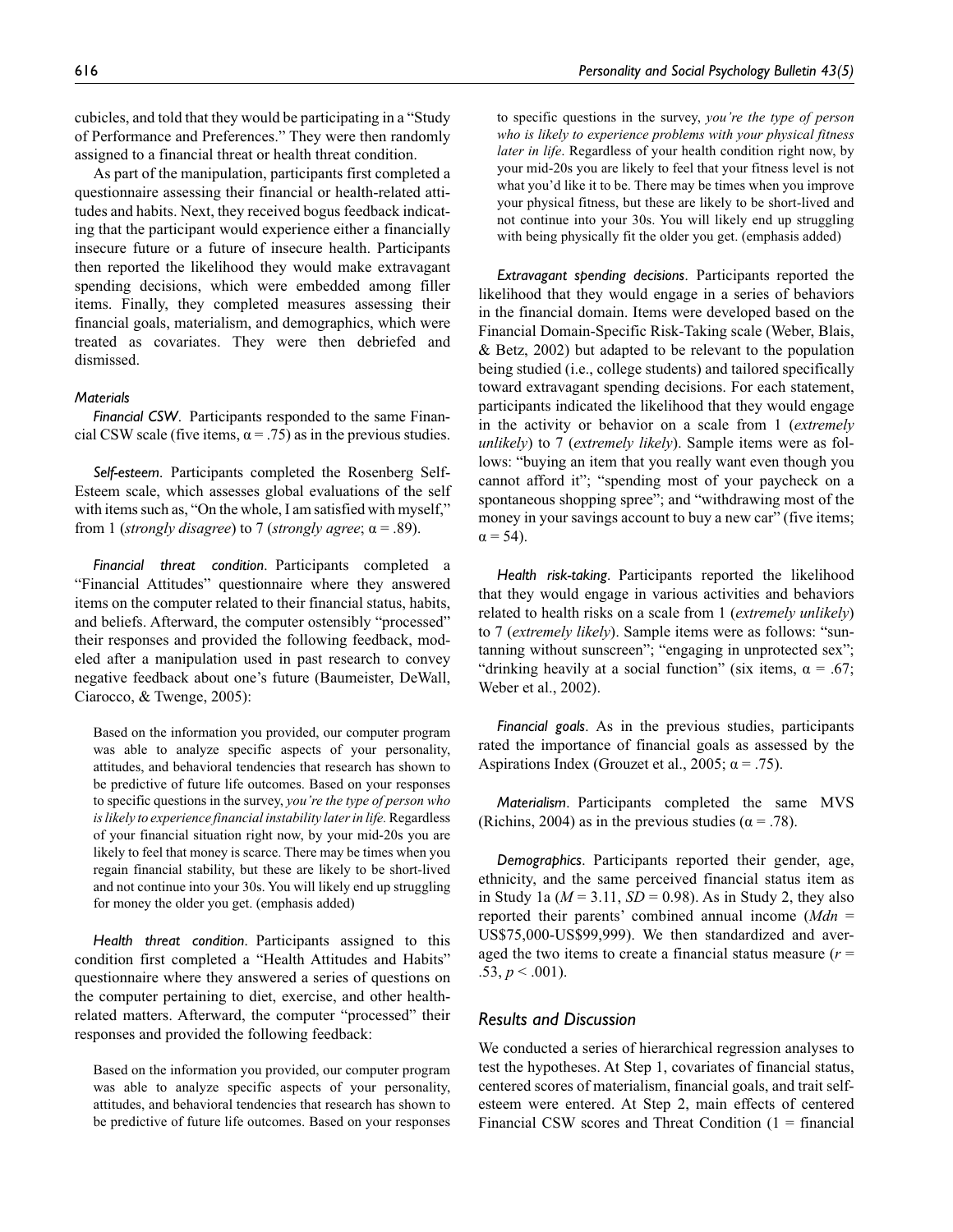

**Figure 4.** Study 4: Likelihood of making extravagant spending decisions as a function of threat condition and Financial CSW. *Note*. Means are plotted at 1 *SD* above and below the mean of Financial CSW. CSW = contingency of self-worth.

threat,  $0$  = health threat) were entered. At Step 3, the Financial  $CSW \times$  Threat Condition interaction, controlling for all twoway interactions between each covariate and condition, was entered. To decompose significant interactions, we plotted predicted values at 1 *SD* above and below the mean of Financial CSW across conditions.

*Extravagant spending decisions.* Results of regression analyses revealed significant main effects of Materialism, β = .30, *p* < .001, 95% CI = [0.20, 0.63]; Self-esteem, β = −.15, *p* = .04, 95% CI =  $[-0.28, -0.01]$ ; and Threat Condition,  $β = -.16$ , *p* = .02, 95% CI = [−0.58, −0.05], in predicting likelihood of extravagant spending. These effects were qualified by an interaction between Financial CSW  $\times$  Threat Condition that approached significance,  $β = -.23$ ,  $p = .053$ , 95% CI = [−0.58, 0.00] (see Figure 4).

Simple effects tests revealed that, among higher Financial CSW participants, those who received feedback indicating that they would have an insecure financial future reported less likelihood of making extravagant spending decisions than those who expected a future of insecure health, β = −.31, *p* = .003, 95% CI = [−1.03, −0.21]. Among lower Financial CSW participants (−1 *SD*), the effect of threat was nonsignificant,  $\beta = .00$ ,  $p =$ .98, 95% CI = [−0.41, 0.42]. Within the financial threat condition, the simple effect of Financial CSW was significant, such that participants who expected a future of financial insecurity were less likely to make extravagant spending decisions the more they based their self-worth on financial success, β = −.21, *p* = .04, 95% CI = [−0.38, −0.01]. In the health threat condition, the simple effect of Financial CSW was not significant,  $β = .10, p = .42, 95%$  $CI = [-0.13, 0.31].$ 

*Health risk-taking.* Results of regression analyses showed significant main effects of Financial Status,  $\beta = .28$ ,  $p <$ .001, 95% CI = [0.17, −0.52]; Materialism, β = .18, *p* = .03, 95% CI = [0.03, 0.51]; Self-esteem, β = −.21, *p* = .003, 95% CI =  $[-0.38, -0.08]$ ; and Financial CSW,  $\beta = .16$ ,  $p = .046$ , 95% CI =  $[0.00, 0.32]$ , in predicting likelihood of health risk-taking. There were no other significant effects or interactions, all  $ps > .11$ .

Overall, Study 4 demonstrated that individuals with higher Financial CSW were less likely to make extravagant spending decisions when they received feedback indicating that they would have a financially insecure future. Notably, these findings emerged only among those with high Financial CSW but not among those who did not strongly base their self-worth on financial success. Importantly, the effects emerged even after controlling for financial aspirations, materialism, and financial status, suggesting that Financial CSW is a unique predictor of extravagant spending decisions in the face of financial insecurity. In addition, the effects were observed only under conditions of financial threat and not when participants received negative feedback about their future health status. Finally, higher Financial CSW participants did not become averse toward behaviors in general following a financial threat; they did not, for example, report that they would take fewer health-related risks following threat, but became more cautious about making extravagant spending decisions in particular.

Together, these results suggest that feedback pertaining to domains of contingent self-worth can influence spending decisions. For individuals who strongly based their selfworth on financial success, anticipating a future of financial insecurity led them to adopt a more cautious, self-protective stance by reporting less desire to make extravagant purchases.

## **General Discussion**

The pursuit of financial success is an important goal for many individuals living in capitalistic, consumer-based cultures, such as the United States (Jayson, 2007; Kasser et al., 2007). Ironically, however, preoccupation with financial success may come at a cost to psychological well-being (Dittmar et al., 2014; Kasser, 2002; Kasser & Ryan, 1993, 1996) and affect people's coping responses. In the present research, we proposed that feelings of stress and anxiety surrounding the pursuit of money may be tied to Financial CSW. From a CSW perspective, the desire for financial success has negative consequences, but only for those whose self-worth is strongly staked on achieving financial success.

The first set of studies (Studies 1a-1c) established the reliability and validity of a new measure to assess variability in the degree to which individuals base their self-esteem on financial success. As predicted, those with higher Financial CSW based their self-worth more on external sources of self-esteem (e.g., others' approval, appearance, academics,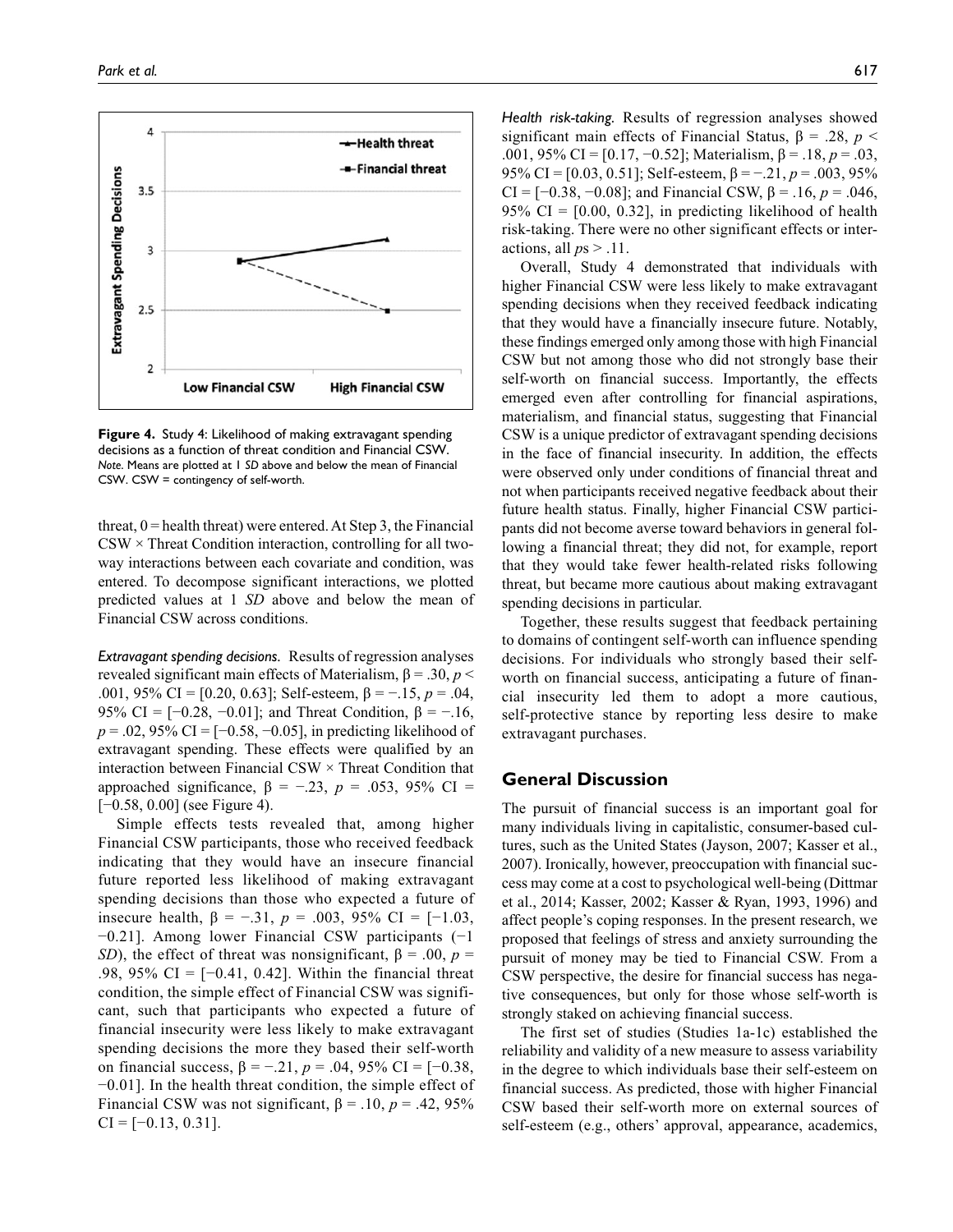competition), had lower trait self-esteem, and valued materialism and financial goals more strongly than those who based their self-esteem less in this domain. Even after controlling for these constructs, however, unique associations still emerged between Financial CSW and the outcomes of interest. Notably, individuals with higher Financial CSW made more frequent financial social comparisons with others, experienced more financial hassles, and felt less autonomy compared with those whose self-worth was less contingent on financial success. These findings were demonstrated robustly in both a college sample and a broader nationwide sample. In addition, participants with higher Financial CSW reported greater symptoms of anxiety and financial stress than those whose self-worth was less contingent on financial success, even after controlling for economic hardship and a host of other variables.

The next set of studies experimentally tested the idea that individuals with higher Financial CSW feel less autonomy when they are made to feel financially insecure versus insecure in another domain. Supporting this notion, Study 2 showed that individuals with higher Financial CSW experienced lower feelings of autonomy after thinking about a financial (vs. academic) stressor in their life. These individuals also perceived their financial problems more negatively and adopted more disengagement strategies to cope with their financial issues, suggesting that the desire to protect self-esteem may have motivated their responses to selfthreat. Study 3 provided further evidence that individuals with higher Financial CSW feel less autonomy after reflecting on a dissatisfying aspect of their financial situation, compared with reflecting on a dissatisfying aspect of their academic performance. However, this difference in feelings of autonomy—between the financial and academic threat conditions—was attenuated when participants were given the chance to self-affirm, by thinking about a personal strength following the financial threat.

Finally, Study 4 showed that individuals with higher Financial CSW were less likely to make extravagant spending decisions after receiving feedback indicating that they would have a financially insecure future. Importantly, these effects emerged only among those with high (but not low) Financial CSW in response to a financial (vs. health-related) threat, and was specific to decision making in the financial domain (and not in other domains, such as health).

On a broader level, the current findings contribute to the literature on self-esteem, CSWs, and self-threat. First, the findings underscore the importance of matching domains of contingency with domains of self-threat in shaping outcomes of interest. In Studies 2 to 4, responses to financial threat did not generalize to threats in other domains, or to individuals whose self-worth was not strongly tied to financial success. Thus, people's reactions to self-threat appear to be shaped by the degree to which (a) their self-worth is on the line and (b) whether or not they experience a threat in a domain of contingency.

Another contribution of this work is in demonstrating how having *contingent* self-worth in the financial domain, rather than placing importance on financial goals or endorsing materialistic values in general, affects well-being. Across studies, results held even after controlling for financial status, economic hardship, financial goals, and materialistic values. Such findings underscore the unique contribution of Financial CSW in predicting responses to financial threat.

The current studies also support the idea that Financial CSW is an introjected form of self-regulation in which selfstandards are internalized as guides that motivate a desire to feel good—and avoid feeling badly—about oneself (Ryan & Deci, 2000). When people internalize pressures to achieve success and avoid failure in domains of contingency, they are motivated by the pursuit of self-esteem; this pursuit, while emotionally rewarding, can be costly and undermine basic psychological need satisfaction (Crocker & Park, 2004; cf. Sheldon, Elliot, Kim, & Kasser, 2001). Consistent with this idea, participants in the current studies reported less autonomy (Studies 1a, 1c, 2, and 3) the more they based their selfworth on financial success. Although pursuing financial success may sometimes help individuals enhance their wellbeing (e.g., being able to afford food, shelter), striving for financial success is typically associated with lower wellbeing, and even with narcissism and antisocial behavior (Kasser, 2002; Kasser & Ryan, 1993, 1996). The present research suggests a key reason why this emphasis on financial success may have negative consequences; when self-worth is tethered to financial success, individuals are vulnerable to the costs of pursuing self-esteem—experiencing less autonomy and ability to cope effectively with problems in domains of contingent self-worth.

Indeed, participants with higher Financial CSW adopted more disengagement strategies to cope with their financial problems (Study 2). Disengagement involves avoidance of stressful situations through denial or distraction with irrelevant tasks (Carver et al., 1989). Although a primary function of disengagement is to prevent further drops in feelings of self-esteem (Major et al., 1998), alternative methods, such as active coping or making plans to overcome the problem, may be more effective in addressing the source of a person's stress. Thus, while disengagement may temporarily quell feelings of threat, repeatedly giving up on attempts to resolve a problem could incur costs over time.

On the contrary, some studies suggest that disengagement can be beneficial when goals are perceived to be unattainable (Wrosch, Scheier, Carver, & Schulz, 2003). The decision to withdraw effort and commitment from an unattainable goal may be adaptive at times, because doing so could help individuals avoid failure and free up time or energy to use elsewhere. Future research could examine in greater depth the coping strategies of those with contingent self-worth; for example, disengagement might be a suitable strategy in response to pursuing financial goals that are unrealistic or in dealing with financial problems that are beyond one's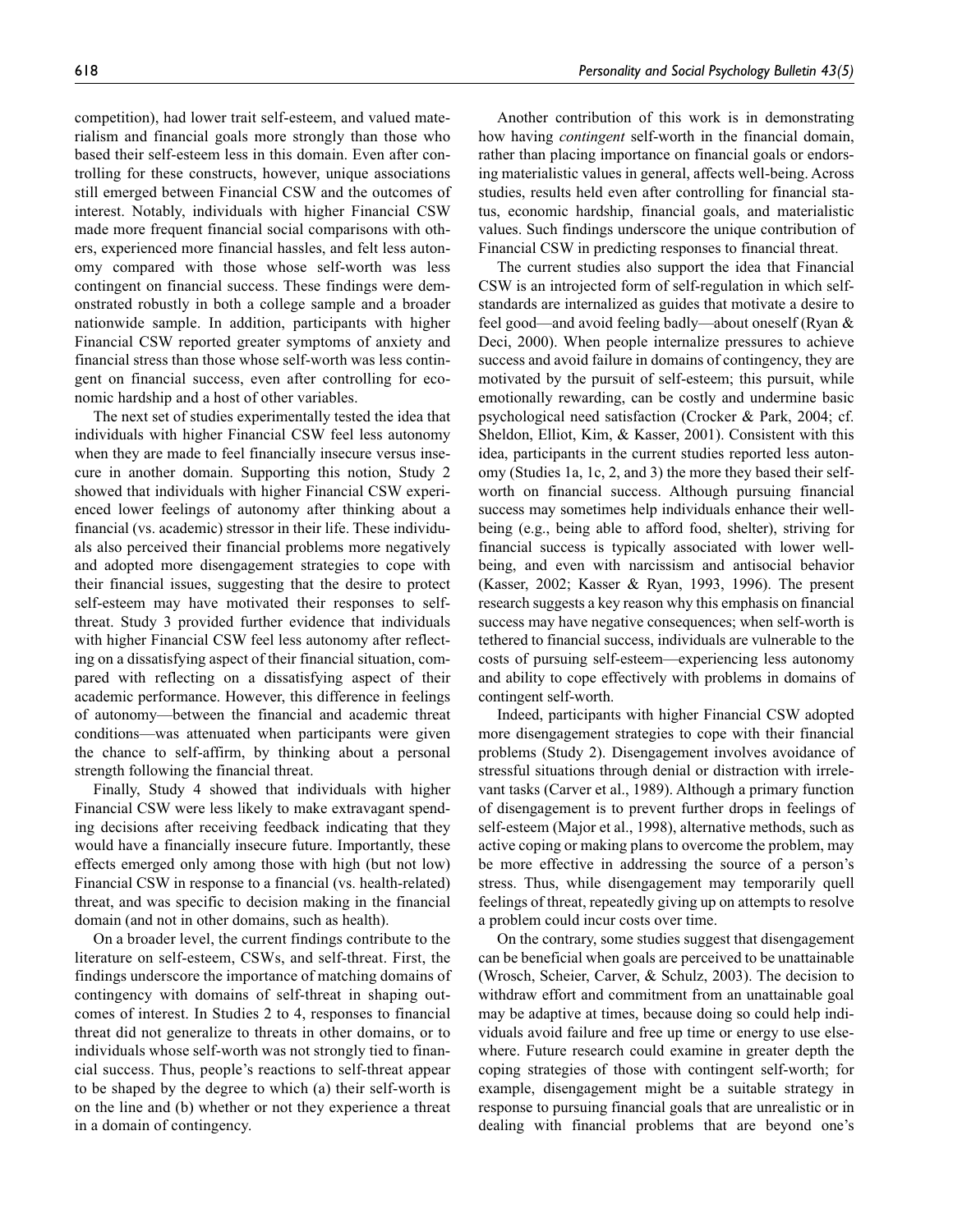control. However, disengagement could also decrease one's chances of achieving financial goals that *are* attainable, or in tackling financial problems that could be resolved. The use of longitudinal and daily diary methods could shed further light on the links between Financial CSW, financial stressors, and responses to financial threats over time.

In the present research, all of the experimental studies used personal financial threats (e.g., writing about a financial stressor; receiving negative feedback about one's future financial status). Future research could examine whether people with Financial CSW are equally affected by financial threats that extend beyond personal financial problems. For example, exposure to information about meager job prospects, the unpredictable stock market, or difficulties that people generally face in paying off debts and loans might seem more personally relevant to high Financial CSW individuals and affect their subsequent responses to financial threats. Along these lines, recent research has shown that financial insecurity can be induced by telling participants that their state has a high unemployment rate, or by having participants think about past and future economic insecurity in general (Chou, Parmar, & Galinsky, 2016).

A potential limitation of the current research is that some of the studies were correlational in nature, which raises questions about direction of causality. For example, although Financial CSW was theorized to predict more financial hassles and financial stress, it could also be the case that experiencing more financial stressors leads individuals to base their self-esteem more on financial success. Although Studies 1a and 1c were correlational and therefore cannot address this question, Study 1b found that the Financial CSW scale had good test–retest reliability over a 5- to 6-week period, suggesting that Financial CSW does not fluctuate much over time. Furthermore, Financial CSW was always assessed a few weeks prior to the lab session in Studies 2, 3, and 4, and consistently interacted with the financial threat condition to predict the outcomes of interest. Although we also assessed Financial CSW at the end of the lab session (in Study 2), postmanipulation Financial CSW did *not* interact with threat condition to predict behavioral disengagement. Thus, preexisting Financial CSW, rather than Financial CSW resulting from financial stressors induced in the lab, led to disengagement in the face of financial threats (Study 2). Such findings suggest that Financial CSW is a reliable individual difference variable that uniquely and prospectively predicts responses to financial threats.

One future research direction is to examine why and how people's self-esteem becomes linked to financial success in the first place. Whereas some people may develop Financial CSW from internalizing messages conveyed by parents or family members, other people might be influenced more by the media, peers, or the neighborhood in which they live. Capitalistic societies may especially promote Financial CSW compared with cultures that place relatively less emphasis on the accumulation of financial wealth. Even within the United

States, there might be variation in how much people base their self-worth on financial success depending on the history of a region or the perceived values of a community.

Another direction is to explore how Financial CSW affects behavior in interpersonal settings. Research suggests that the frequency of financial disputes among married couples is a strong predictor of divorce (Dew, Britt, & Huston, 2012). Rather than focusing solely on the domain of conflict, researchers could gain a deeper understanding of relational dynamics by examining the underlying reasons *why* people experience financial conflicts in the first place. Based on the ideas proposed in the current research, it seems plausible that financial stressors—and responses to such threats—could spill over into one's relationships and might depend on the degree to which one's self-worth is staked on financial success.

Financial CSW may also be important to consider in group contexts. If a company and its leaders strongly value financial success, this perception could affect whether employees stake their own self-esteem on financial success. Such processes, in turn, could have implications for how stressed and pressured employees feel in organizations, affecting outcomes such as workplace satisfaction, productivity, and even burnout.

## **Conclusion**

Money never made a man happy yet, nor will it. The more a man has, the more he wants. Instead of filling a vacuum, it makes one. (Benjamin Franklin)

Wealth is like sea-water; the more we drink, the thirstier we become. (Arthur Schopenhauer)

As suggested by these quotes, the pursuit of money may paradoxically increase the desire to attain even greater levels of financial success. Building upon previous work on the dark side of the American Dream (Dittmar et al., 2014; Kasser, 2002; Kasser & Ryan, 1993, 1996), the current studies suggest that the quest for money and wealth may sometimes be harmful for those who stake their self-worth on being financially successful. Indeed, the more people based their self-worth on financial success, the more they compared their financial status with others, experienced financial hassles, stress, and anxiety, and felt less autonomy—both chronically and in response to financial threats. These individuals also showed self-protective responses—in the form of disengagement from their financial problems—in the face of financial threats. People with Financial CSW also showed self-protective responses that could be interpreted in a favorable light, however, such as decreasing their likelihood of making extravagant spending decisions following a financial threat. Future research should examine further the antecedents and consequences of Financial CSW, and investigate the impact of this construct on psychological and behavioral outcomes related to physical and mental health, interpersonal relationships, and group-level processes.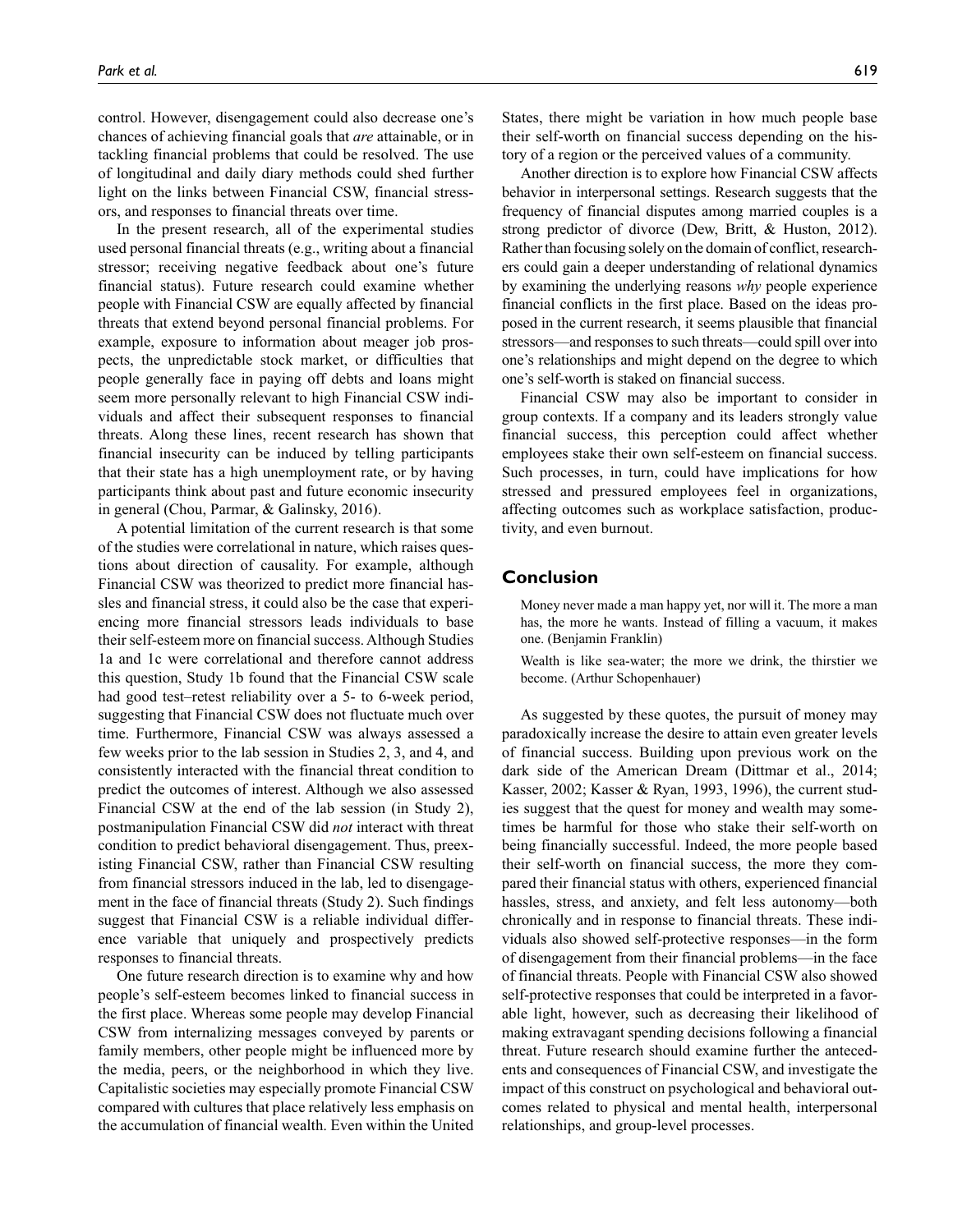#### **Declaration of Conflicting Interests**

The author(s) declared no potential conflicts of interest with respect to the research, authorship, and/or publication of this article.

#### **Funding**

The author(s) received no financial support for the research, authorship, and/or publication of this article.

#### **Supplemental Material**

The supplemental material is available at online.

#### **Notes**

- 1. We did not collect information about the ethnicity of participants in Study 1a.
- 2. The attention check items in Study 1c (MTurk study) were as follows: (a) If you live in the United States, select *strongly agree*. Otherwise, select *strongly disagree* (scale from 1 = *strongly disagree* to 5 = *strongly agree*); and (b) Please enter the year in which we are currently living. Participants who responded with anything other than a "1" for the first item were excluded, as were participants who wrote anything other than "2015" for the second item.
- 3. In Study 2, there were no significant effects of the financial threat manipulation on the covariates of financial status, financial aspirations, or materialism, all *p*s > .55. In Study 3, there was only a marginal main effect of the self-affirmation condition in predicting materialistic values,  $\beta = -.08$ ,  $p = .076$ , 95% confidence interval  $(CI) = [-0.30, 0.02]$ . No other effects of the manipulations approached significance, all *p*s > .36. These findings suggest that the manipulations did not consistently affect the covariates across studies. This could be due to the fact that the covariates were assessed at the end of the study, after participants had completed the outcome measures (e.g., state autonomy, disengagement coping). Perhaps completing these other measures diluted the impact of the manipulations on subsequent covariate measures.
- 4. We also administered the same COPE scales as used in Study 2 but did not find significant three-way interactions between Financial Contingency of Self-Worth (CSW), Threat Condition, and Affirmation Condition in predicting coping responses. For the sake of brevity, these variables are not reported in the text for Study 3; further information about them may be obtained from the authors.

#### **References**

- Aiken, L. S., & West, S. G. (1991). *Multiple regression: Testing and interpreting interactions*. Thousand Oaks, CA: SAGE.
- Aknin, L. B., Norton, M. I., & Dunn, E. W. (2009). From wealth to well-being? Money matters, but less than people think. *The Journal of Positive Psychology*, *4*, 523-527.
- Basic psycholocial need satisfaction scale (n.d.). Retrieved from http:// selfdeterminationtheory.org/ basic-psychological-needs-scale
- Baumeister, R. F., Bratslavsky, E., Finkenauer, C., & Vohs, K. D. (2001). Bad is stronger than good. *Review of General Psychology*, *5*, 323-370.
- Baumeister, R. F., DeWall, C. N., Ciarocco, N. J., & Twenge, J. M. (2005). Social exclusion impairs self-regulation. *Journal of Personality and Social Psychology*, *88*, 589-604.
- Baumeister, R. F., Tice, D. M., & Hutton, D. G. (1989). Selfpresentational motivations and personality differences in selfesteem. *Journal of Personality*, *57*, 548-579.
- Beck, A. T., Epstein, N., Brown, G., & Steer, R. A. (1988). An inventory for measuring clinical anxiety: Psychometric properties. *Journal of Consulting and Clinical Psychology, 56*, 893-897.
- Belk, R. W. (1985). Materialism: Trait aspects of living in the material world. *Journal of Consumer Research*, *12*, 265-280.
- Blaine, B., & Crocker, J. (1993). Self-esteem and self-serving biases in reactions to positive and negative events: An integrative review. In R. F. Baumeister (Ed.), *Self-esteem: The puzzle of low self-regard* (pp. 55-85). Hillsdale, NJ: Lawrence Erlbaum.
- Braun, O. L., & Wicklund, R. A. (1989). Psychological antecedents of conspicuous consumptions. *Journal of Economic Psychology*, *10*, 161-187.
- Carnevale, A. P., Smith, N., Melton, M., & Price, E. W. (2015). *Learning while earning: The new normal*. Washington DC: Georgetown University Center on Education and the Workforce. Retrieved from https://cew.georgetown.edu/wpcontent/uploads/Working-Learners-Report.pdf
- Carver, C. S., & Baird, E. (1998). The American dream revisited: Is it what you want or why you want it that matters? *Psychological Science*, *9*, 289-292.
- Carver, C. S., Scheier, M. F., & Weintraub, J. K. (1989). Assessing coping strategies: A theoretically based approach. *Journal of Personality and Social Psychology*, *56*, 267-283.
- Chang, L., & Arkin, R. M. (2002). Materialism as an attempt to cope with uncertainty. *Psychology & Marketing*, *19*, 389-406.
- Chaplin, L. N., & John, D. R. (2007). Growing up in a material world: Age differences in materialism in children and adolescents. *Journal of Consumer Research*, *34*, 480-493.
- Chou, E. Y., Parmar, B. L., & Galinsky, A. D. (2016). Economic insecurity increases physical pain. *Psychological Science*, *27*, 443-454.
- Cohen, J. (1988). *Statistical power analysis for the behavioral sciences* (2nd ed.). Hillsdale, NJ: Lawrence Earlbaum Associates.
- Cohen, S., Kamarck, T., & Mermelstein, R. (1983). A global measure of perceived stress. *Journal of Health and Social Behavior, 24*, 385-396.
- Conger, R. D., Rueter, M. A., & Elder, G. H. (1999). Couple resilience to economic pressure. *Journal of Personality and Social Psychology, 76*, 54-71.
- Crocker, J., Karpinski, A., Quinn, D. M., & Chase, S. (2003). When grades determine self-worth: Consequences of contingent self-worth for male and female engineering and psychology majors. *Journal of Personality and Social Psychology*, *85*, 507-516.
- Crocker, J., Luhtanen, R. K., Cooper, M. L., & Bouvrette, A. (2003). Contingencies of self-worth in college students: Theory and measurement. *Journal of Personality and Social Psychology*, *85*, 894-908.
- Crocker, J., & Park, L. E. (2004). The costly pursuit of self-esteem. *Psychological Bulletin*, *130*, 392-414.
- Crocker, J., & Park, L. E. (2012). Contingencies of self-worth. In M. Leary & J. Tangney (Eds.), *Handbook of Self and Identity* (2nd ed., pp. 309-327). New York, NY: Guilford Press.
- Crocker, J., Sommers, S. R., & Luhtanen, R. K. (2002). Hopes dashed and dreams fulfilled: Contingencies of self-worth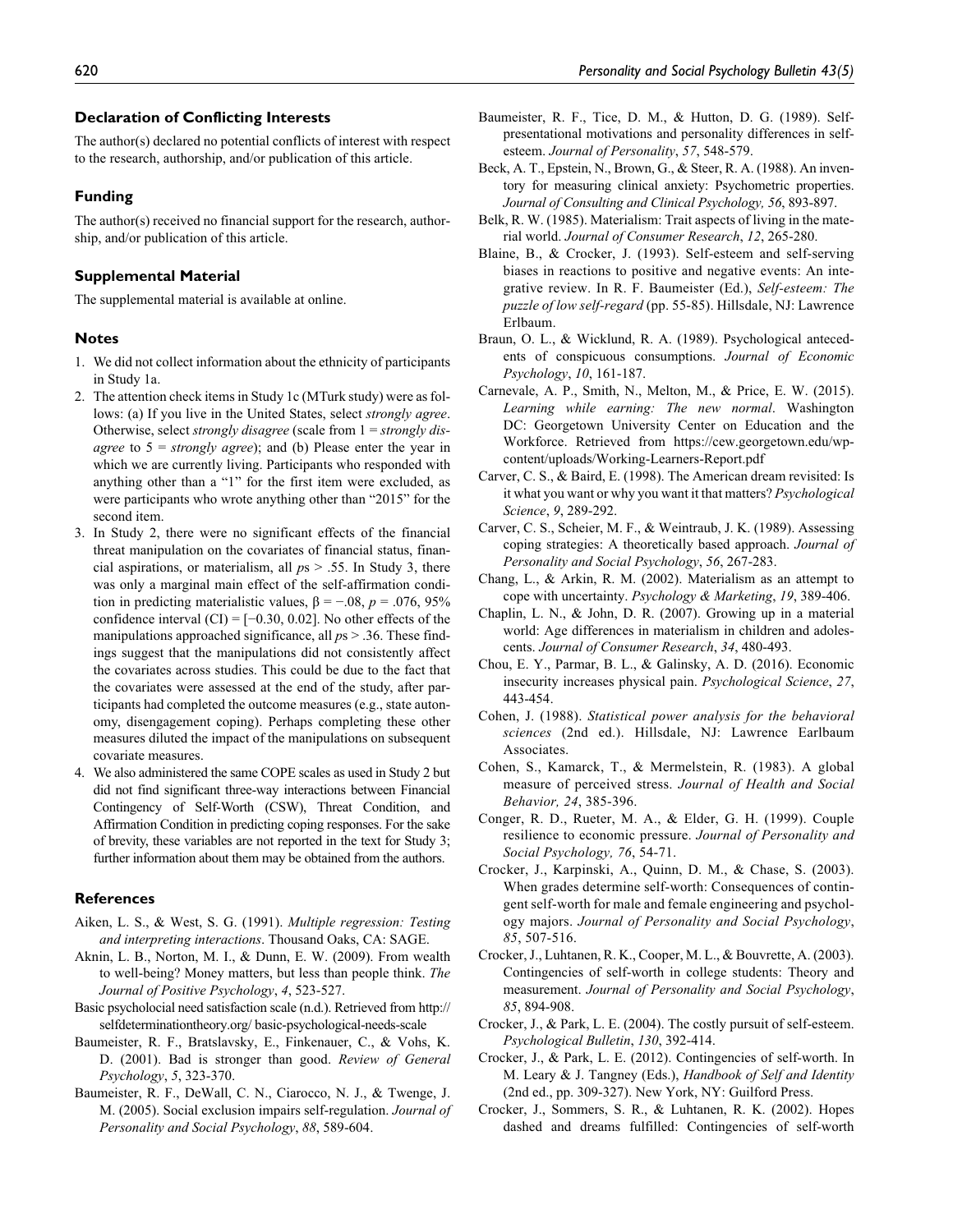and admissions to graduate school. *Personality and Social Psychology Bulletin, 28*, 1275-1286.

- Crocker, J., & Wolfe, C. T. (2001). Contingencies of self-worth. *Psychological Review*, *108*, 593-623.
- Deci, E. L., Eghrari, H., Patrick, B. C., & Leone, D. R. (1994). Facilitating internalization: The self-determination theory perspective. *Journal of Personality*, *62*, 119-142.
- Dew, J., Britt, S., & Huston, S. (2012). Examining the relationship between financial issues and divorce. *Family Relations*, *61*, 615-628.
- Diener, E. (1984). Subjective well-being. *Psychological Bulletin, 95*, 542-575.
- Diener, E., & Biswas-Diener, R. (2002). Will money increase subjective well-being? *Social Indicators Research*, *57*, 119-169.
- Diener, E., & Suh, E. (1997). Measuring quality of life: Economic, social, and subjective indicators. *Social Indicators Research, 40*, 189-216.
- Dittmar, H. (2005). A new look at "compulsive buying": Selfdiscrepancies and materialistic values as predictors of compulsive buying tendency. *Journal of Social & Clinical Psychology*, *24*, 832-859. doi:10.1521/jscp.2005.24.6.832
- Dittmar, H., Bond, R., Hurst, M., & Kasser, T. (2014). The relationship between materialism and personal well-being: A metaanalysis. *Journal of Personality and Social Psychology*, *107*, 879-924.
- Fein, S., & Spencer, S. (1997). Prejudice as self-image maintenance: Affirming the self through derogating others. *Journal of Personality and Social Psychology*, *73*, 31-44.
- Festinger, L. (1954). A theory of social comparison processes. *Human Relations*, *7*, 117-139.
- Grouzet, F. M. E., Kasser, T., Ahuvia, A., Fernandez-Dols, J. M., Kim, Y., Lau, S., . . . Sheldon, K. (2005). The structure of goal contents across 15 cultures. *Journal of Personality and Social Psychology*, *89*, 800-816.
- Jayson, S. (2007, January 10). Generation Y's goal? Wealth and fame. *USA Today*. Retrieved from [http://usatoday30.usatoday.](http://usatoday30.usatoday.com/news/nation/2007-01-09-gen-y-cover_x.htm) [com/news/nation/2007-01-09-gen-y-cover\\_x.htm](http://usatoday30.usatoday.com/news/nation/2007-01-09-gen-y-cover_x.htm)
- Josephs, R. A., Larrick, R. P., Steele, C. M., & Nisbett, R. E. (1992). Protecting the self from the negative consequences of risky decisions. *Journal of Personality and Social Psychology*, *62*, 26-37.
- Kahneman, D., Diener, E., & Schwarz, N. (Eds.). (1999). *Wellbeing: The foundations of hedonic psychology*. New York: Russell Sage Foundation.
- Kasser, T. (2002). *The high price of materialism*. Cambridge, MA: MIT Press.
- Kasser, T., Cohn, S., Kanner, A. D., & Ryan, R. M. (2007). Some costs of American corporate capitalism: A psychological exploration of value and goal conflicts. *Psychological Inquiry*, *18*, 1-22.
- Kasser, T., Rosenblum, K. L., Sameroff, A. J., Deci, E. L., Niemiec, C. P., Ryan, R. M., . . . Hawks, S. (2014). Changes in materialism, changes in psychological well-being: Evidence from three longitudinal studies and an intervention experiment. *Motivation and Emotion*, *38*, 1-22.
- Kasser, T., & Ryan, R. M. (1993). A dark side of the American dream: Correlates of financial success as a central life aspiration. *Journal of Personality and Social Psychology*, *65*, 410-422.
- Kasser, T., & Ryan, R. M. (1996). Further examining the American dream: Differential correlates of intrinsic and extrinsic goals. *Personality and Social Psychology Bulletin*, *22*, 281-288.
- Kasser, T., Ryan, R. M., Zax, M., & Sameroff, A. J. (1995). The relations of maternal and social environments to late adolescents' materialistic and prosocial aspirations. *Developmental Psychology*, *31*, 907-914.
- Kasser, T., & Sheldon, K. M. (2000). Of wealth and death: Materialism, mortality salience, and consumption behavior. *Psychological Science*, *11*, 352-355.
- Knee, C. R., Canevello, A., Bush, A. L., & Cook, A. (2008). Relationship-contingent self-esteem and the ups and downs of romantic relationships. *Journal of Personality and Social Psychology*, *95*, 608-627.
- Kohn, P. M., & MacDonald, J. E. (1992). The survey of recent life experiences: A decontaminated hassles scale for adults. *Journal of Behavioral Medicine*, *15*, 221-236.
- Larrick, R. P. (1993). Motivational factors in decision-making: The role of self-protection. *Psychological Bulletin*, *113*, 440- 450.
- Leitner, J. B., Hehman, E., Deegan, M. P., & Jones, J. M. (2014). Adaptive disengagement buffers self-esteem from negative social feedback. *Personality and Social Psychology Bulletin*, *40*, 1435-1450.
- Lyubomirsky, S., & Lepper, H. (1999). A measure of subjective happiness: Preliminary reliability and construct validation. *Social Indicators Research, 46*, 137-155.
- Major, B., & Schmader, T. (1998). Coping with stigma through psychological disengagement. In J. Swim & C. Stangor (Eds.), *Prejudice: The target's perspective* (pp. 220-243). San Diego, CA: Academic Press.
- Major, B., Spencer, S., Schmader, T., Wolfe, C., & Crocker, J. (1998). Coping with negative stereotypes about intellectual performance: The role of psychological disengagement. *Personality and Social Psychology Bulletin*, *24*, 34-50.
- Myers, D. (2000). The funds, friends, and faith of happy people. *American Psychologist*, *55*, 56-67.
- Nickerson, C., Schwarz, N., Diener, E., & Kahneman, D. (2003). Zeroing in on the American dream: A closer look at the negative consequences of the goal for financial success. *Psychological Science*, *14*, 531-536.
- Niemiec, C. P., Ryan, R. M., & Deci, E. L. (2009). The path taken: Consequences of attaining intrinsic and extrinsic aspirations in post-college life. *Journal of Research in Personality*, *43*, 291-306. doi:10.1016/j.jrp.2008.09.001
- Nussbaum, A. D., & Steele, C. M. (2007). Persistence in the face of adversity. *Journal of Experimental Social Psychology*, *43*, 127-134.
- Park, L. E. (2007). Appearance-based rejection sensitivity: Implications for mental and physical health, affect, and motivation. *Personality and Social Psychology Bulletin*, *33*, 490-504.
- Park, L. E. (2010). Responses to self-threat: Linking self and relational constructs with approach and avoidance motivation. *Social and Personality Psychology Compass*, *4*, 201-221.
- Park, L. E., & Crocker, J. (2008). Contingencies of self-worth and responses to negative interpersonal feedback. *Self and Identity*, *7*, 184-203.
- Park, L. E., & Crocker, J. (2013). Pursuing self-esteem: Implications for self-regulation and relationships. In V. Zeigler-Hill (Ed.),